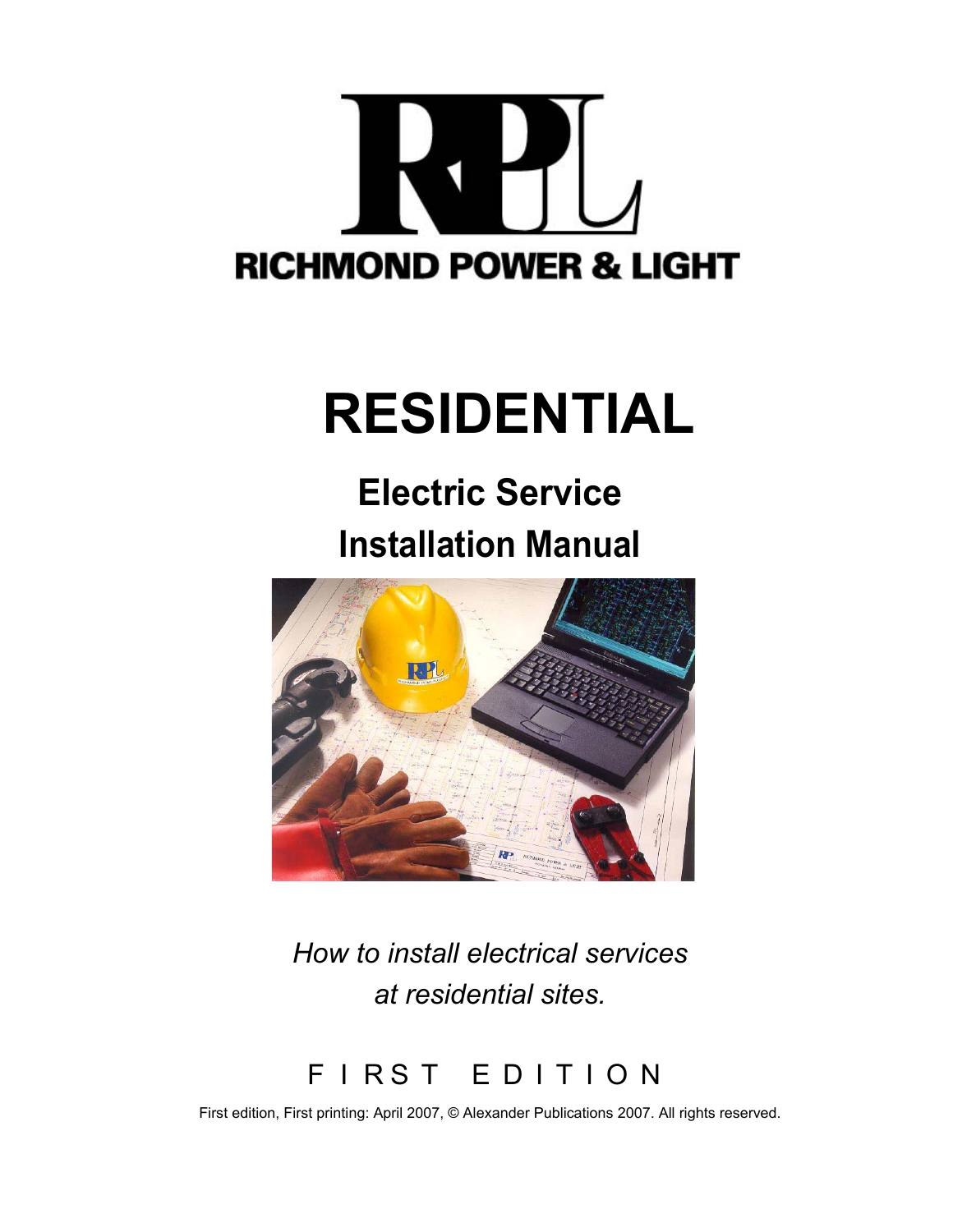# **Contents**

| <b>Glossary</b> |  |
|-----------------|--|
|                 |  |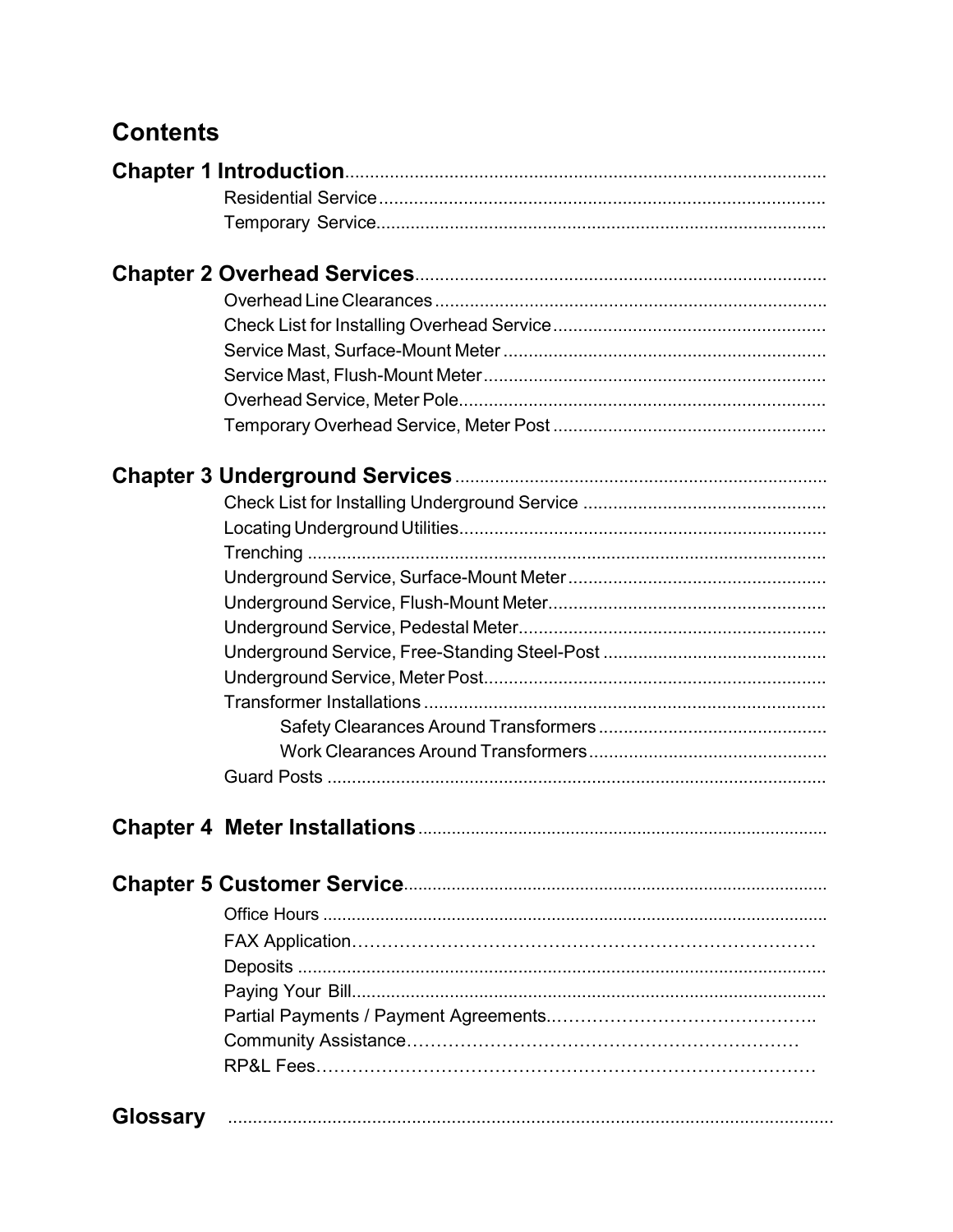## **CHAPTER**

# 1 **Introduction**

Installing new electric service is a joint project between the customer and the power company. The power company is responsible for bringing power to the site, for installing the meter in the socket provided by the customer, and for energizing the service. The customer is responsible for obtaining permits and inspections, providing and maintaining the overhead path or underground trench for the power company's wires, and for installing the equipment at the service entrance.

#### **Residential Service**

Residential service is defined as service to a single-family residence. Service to a multi-family residence such as an apartment or condominium is a business service.

Voltage for residential services is 120/240 volts, except for special situations. Services up to 400 amps are single-phase.

| <b>Current Rating</b> | <b>Typical Use</b> | <b>Comment</b>                     |
|-----------------------|--------------------|------------------------------------|
| Less than 200 amps    | Small homes        | See Note 1, below                  |
| 200 amps              | Medium homes       | The most common service            |
| 400 amps              | Large homes        |                                    |
| Over 400 amps         |                    | Very large homes See Note 2, below |

Note 1. 200 amps is the minimum service installed by the power company. If the load is less than 200 amps and the service is overhead, the meter socket and service panel may be rated at less than 200 amps. If the load is less than 200 amps and the service is underground, the meter socket and service panel must be rated at 200 amps.

Note 2. Services over 400 amps are three-phase. These installations are addressed on an individual basis.

**Table 1-1. Typical residential services.**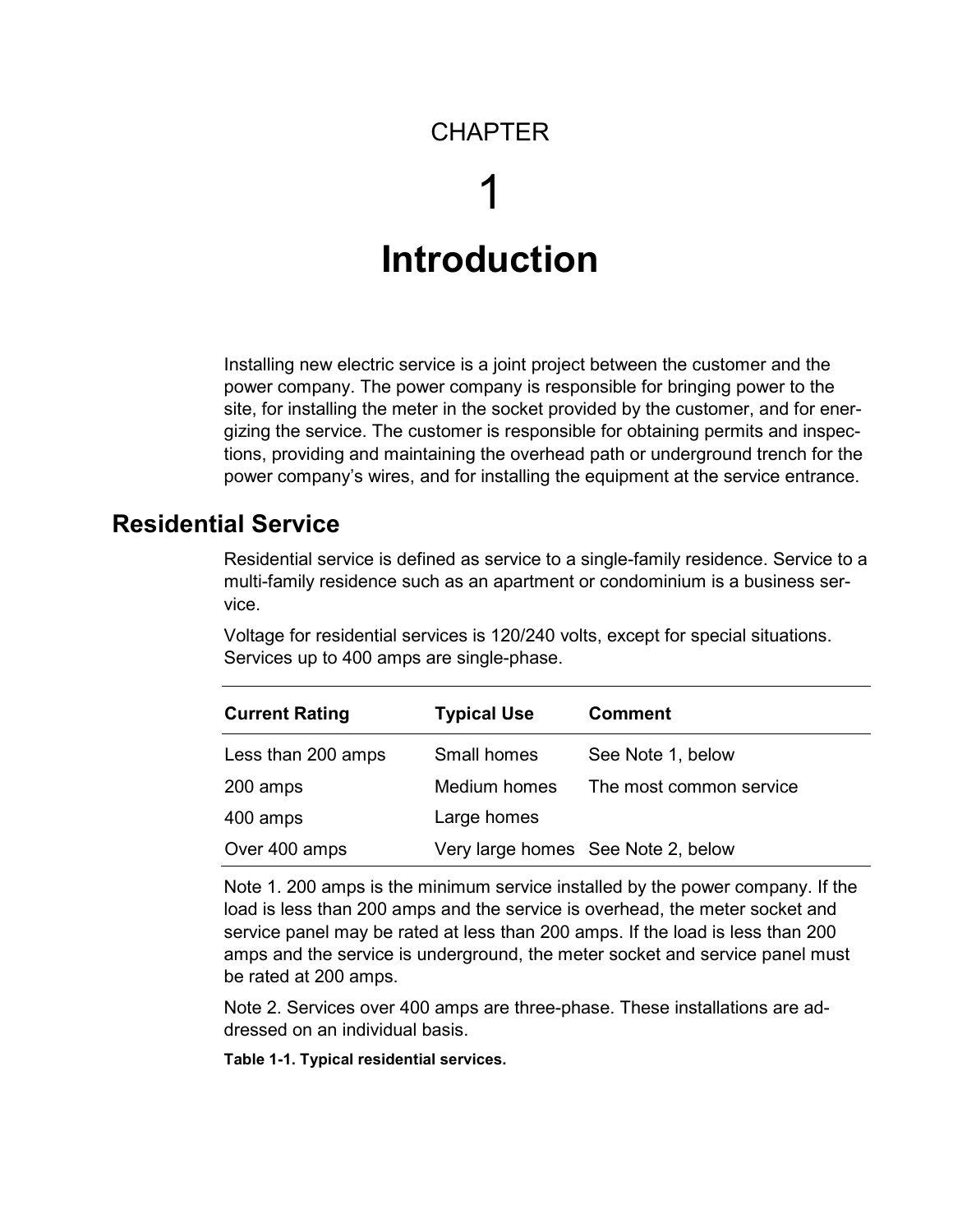# **Temporary Service**

Temporary service is defined as electric service to a site for less than one year. The most common use of temporary service is to deliver power during the construction phase of a project. When the project is complete, the temporary service is replaced by permanent service.

Temporary services are usually 120/240 volts, single-phase, 200 amperes.

Customers receiving service at primary voltage may own poles, conductors,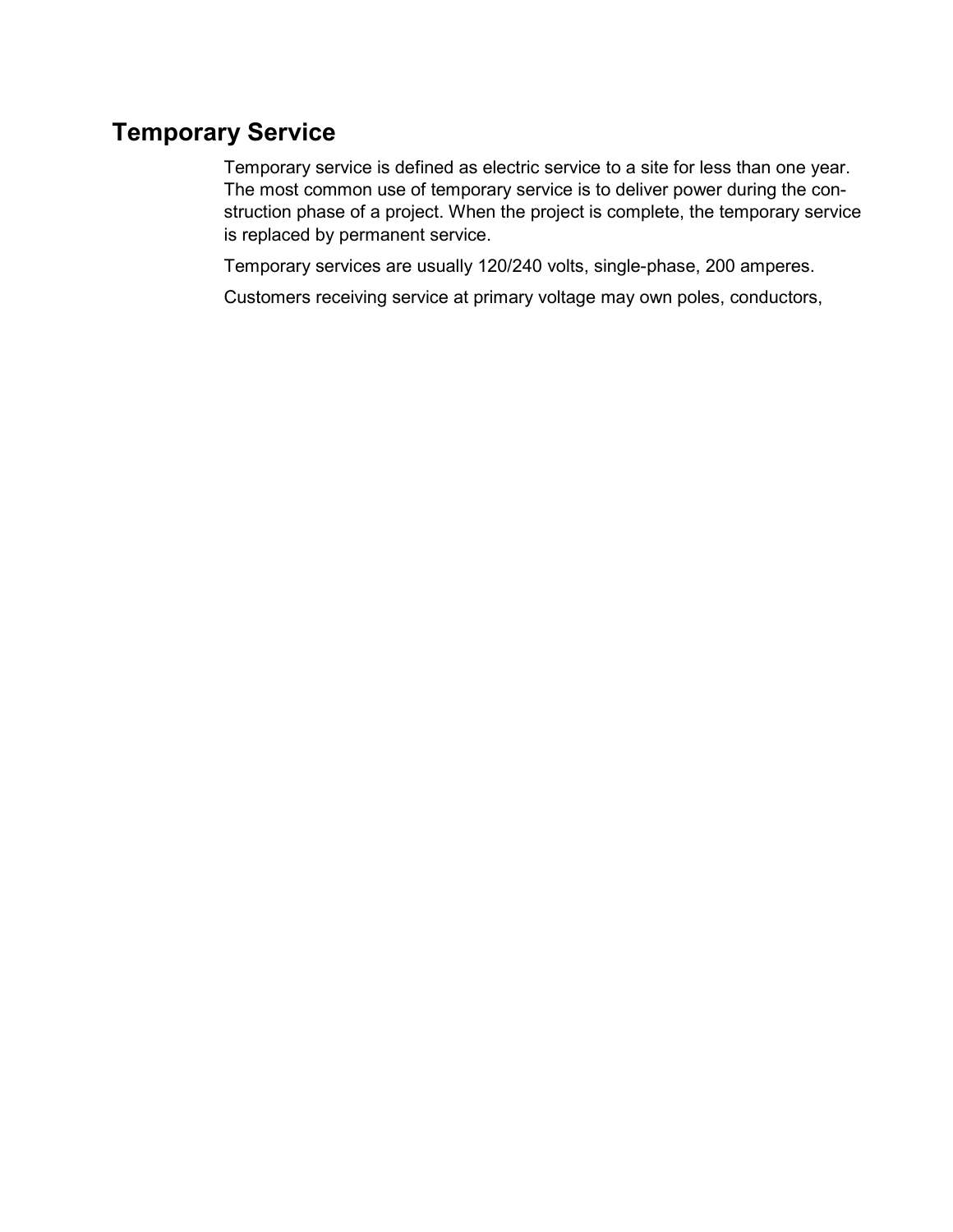## **CHAPTER**

# 2

# **Overhead Service**

The cost for overhead service depends on the extent of special engineering required. The least complicated and cheapest situation is when a transformer is on a pole on, or near the property. If this is the case, engineering may not be required. The customer simply installs the service entrance equipment, has it inspected, and calls the utility to have service connected.

The customer is responsible for providing, installing, and maintaining all equipment from the point of delivery except for the meter.

The power company is responsible for providing and installing the meter, completing the connections between the meter and the service conductors, and making the final connections at the point of delivery.



**Figure 2-1. Features of an overhead service.**

Figure 2-1 shows a finished installation of overhead service, using a service mast. The customer provides everything shown here, except the meter, the overhead service line, and the power pole and pole-mounted equipment.

After the customer installs the required equipment, the power company installs the meter in the meter socket, strings the service line, attaches the service line supporting wire (neutral) to the insulated clevis, and splices the conductors together.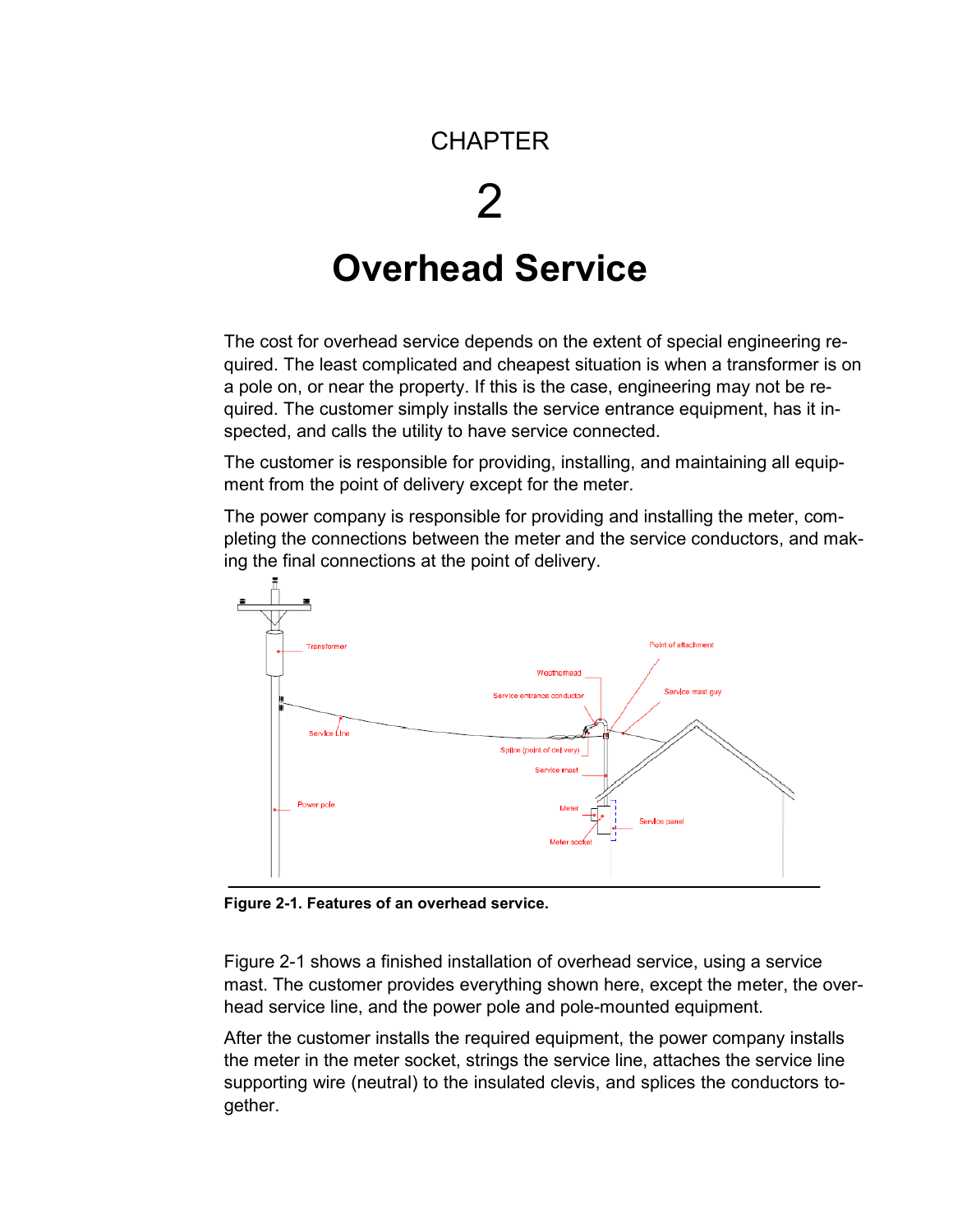#### **Overhead Line Clearances**



**Figure 2-2. Clearances from ground.**

Figures 2-2 and 2-3 show clearances under overhead lines, for the conditions most commonly encountered. For other situations and for details, see the National Electric Code, the National Electrical Safety Code, or contact the electrical inspector for your area.

The customer does not string the service conductor, but is required to provide a point of attachment high enough and strong enough, to allow the utility to install the service line and maintain the required clearances.

If the span of the service line exceeds 125 feet, an intermediate support pole may be required to relieve the tension on the service mast.



**Figure 2-3. Clearances over other structures.**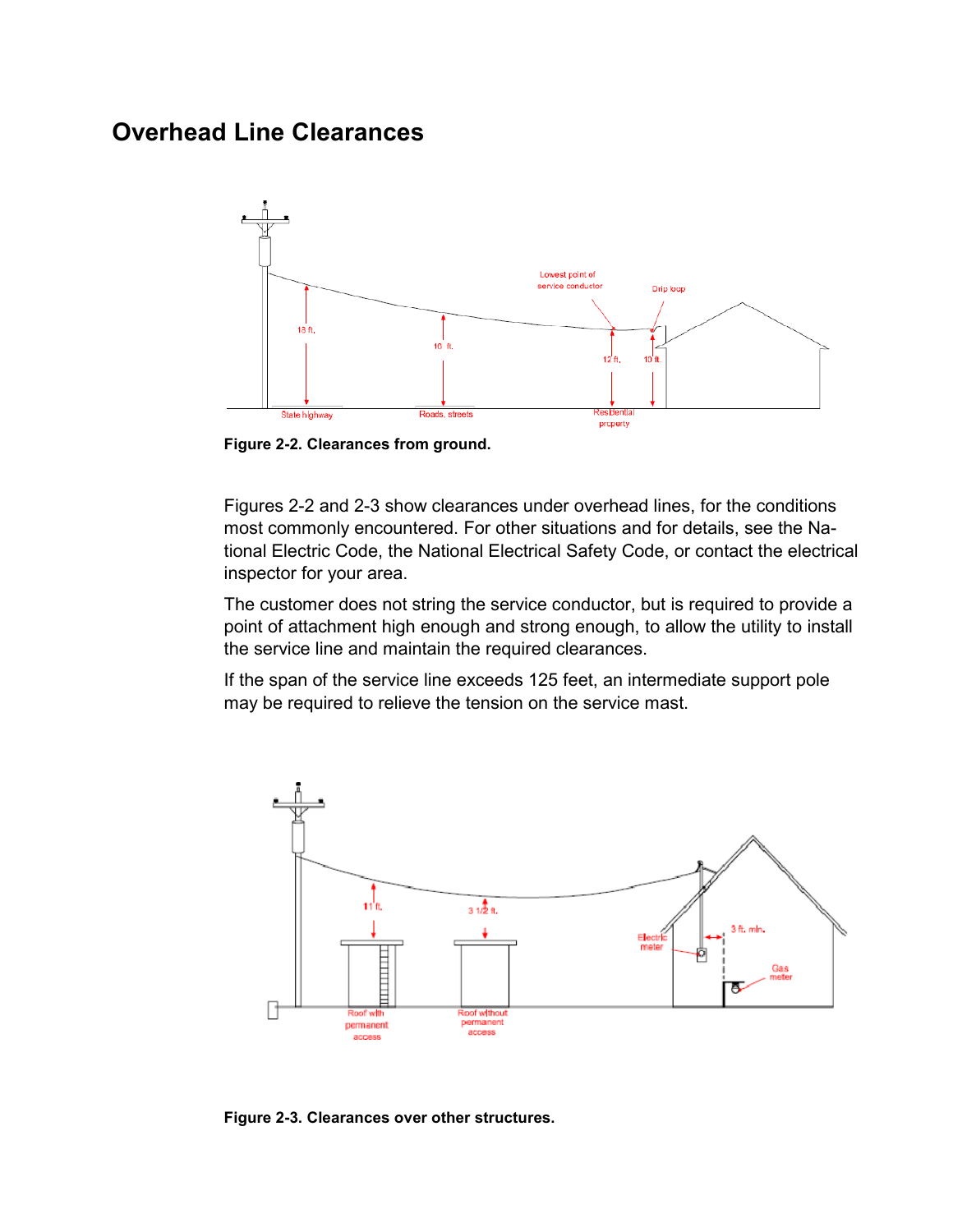Avoid a route for the service line that passes over a driveway. Lines which cross driveways can be struck by tall trucks and other vehicles, causing damage to the service equipment and to the building. If the service line will pass through trees, the customer must prune the trees to provide a clear path for the line. The customer is also responsible for regular tree pruning, and if necessary, tree removal to keep the path clear. If the service line will pass over brush, the customer must clear a path for the power company's installation service personnel.



**Figure 2-4. Overhead service clearances over swimming pools.**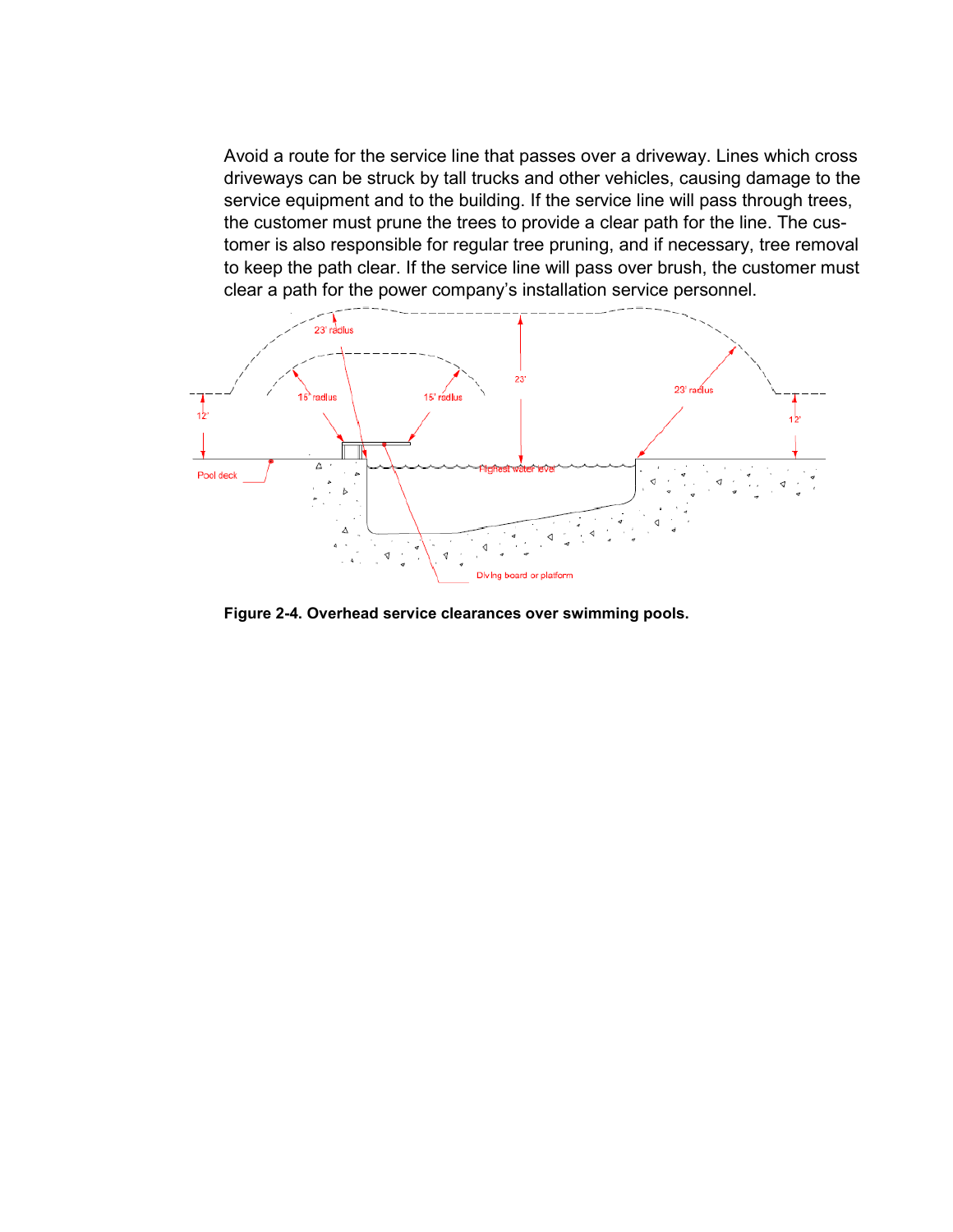

#### **Service Mast, Surface-Mount Meter**

**Figure 2-5. Surface mounted meter installation.**

Figure 2-5 shows details of a service mast, with the meter on the surface of the building. The service could be wired to an exterior meter as shown here, or to service equipment inside the building. The customer installs everything in the picture, except the meter.

After the customer installs the service equipment, the power company installs the meter in the meter socket, strings the service line, attaches the service line supporting wire (neutral) to the insulated clevis, and splices the conductors together.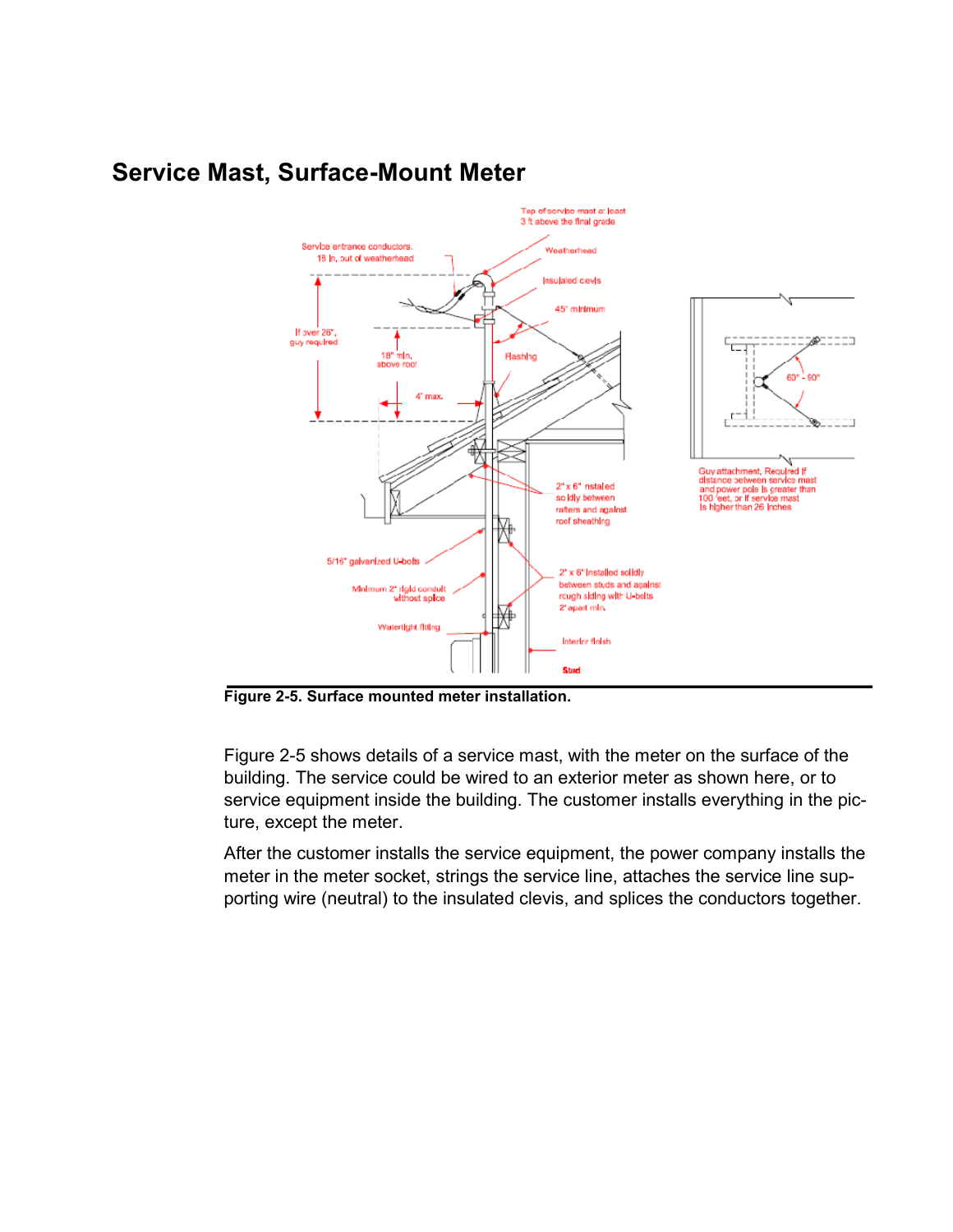

## **Service Mast, Flush-Mount Meter**

**Figure 2-6. Flush-mount meter installation.**

Figure 2-6 shows the details of a service mast, with the meter mounted flush with the surface of the building. Flush-mount meters are sometimes installed for aesthetic reasons. The service could be wired to an exterior meter as shown here, or to service equipment inside the building.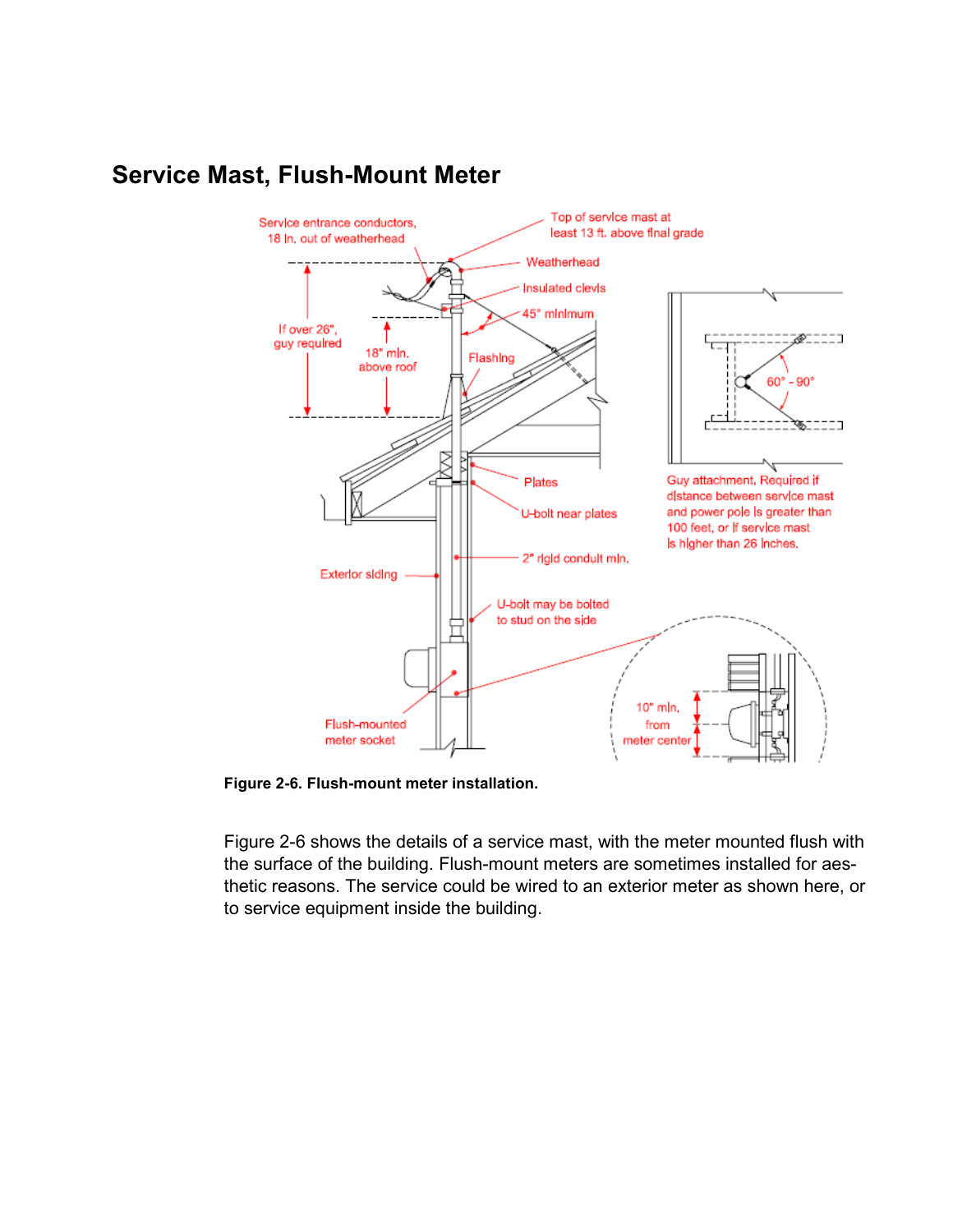# **Overhead Service, Meter Pole**



**Figure 2-7. Overhead service to a pole.**

In Figure 2-7, the service is overhead from the power company to the pole. From the pole, the service could be overhead to the building, or underground as shown here.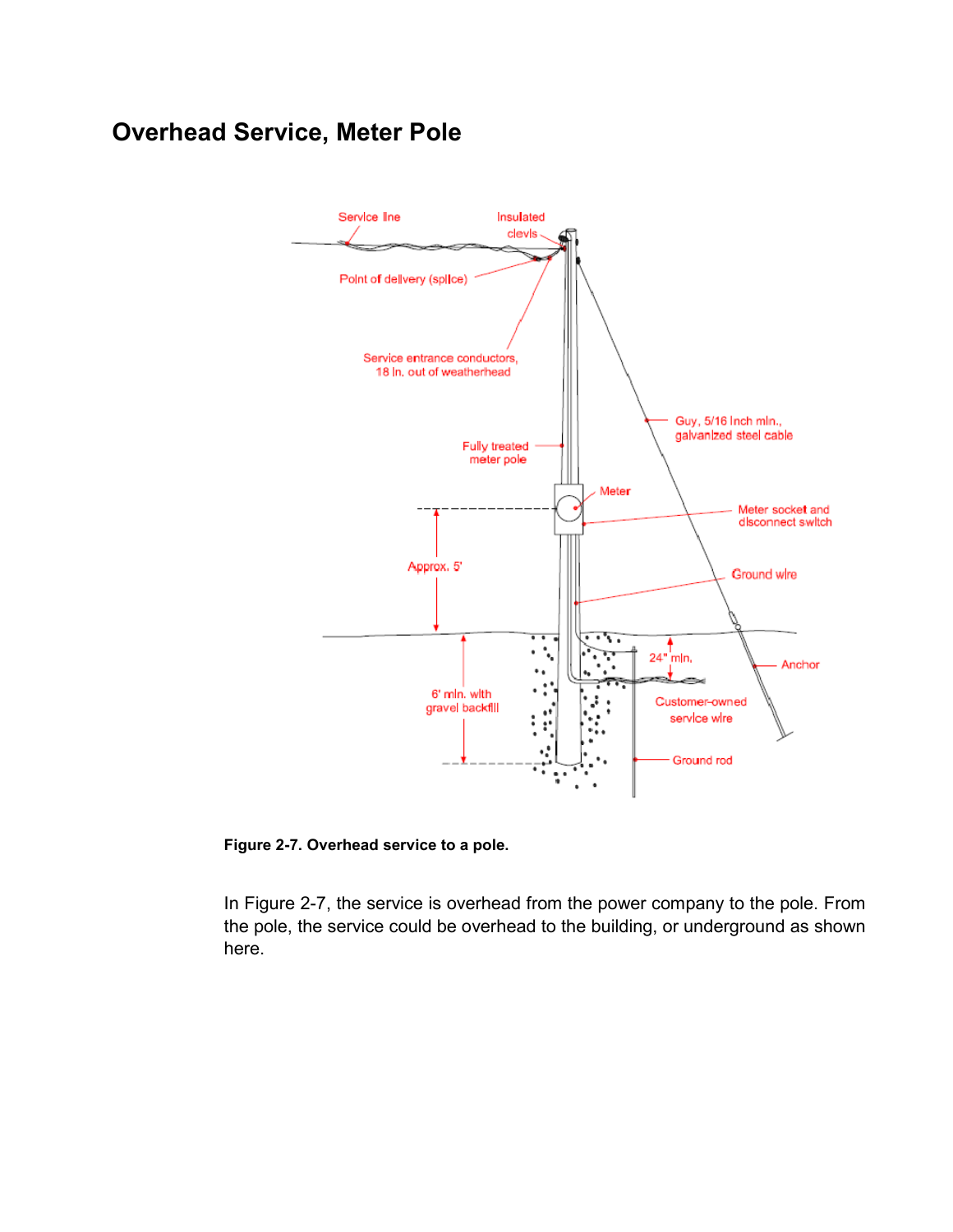## **Temporary Overhead Service, Meter Post**



**Figure 2-8. Temporary overhead service.**

Figure 2-8 shows a finished installation for temporary service, using a meter post. The service is overhead from the power company to the post. From the post, the service to the building could be overhead or underground.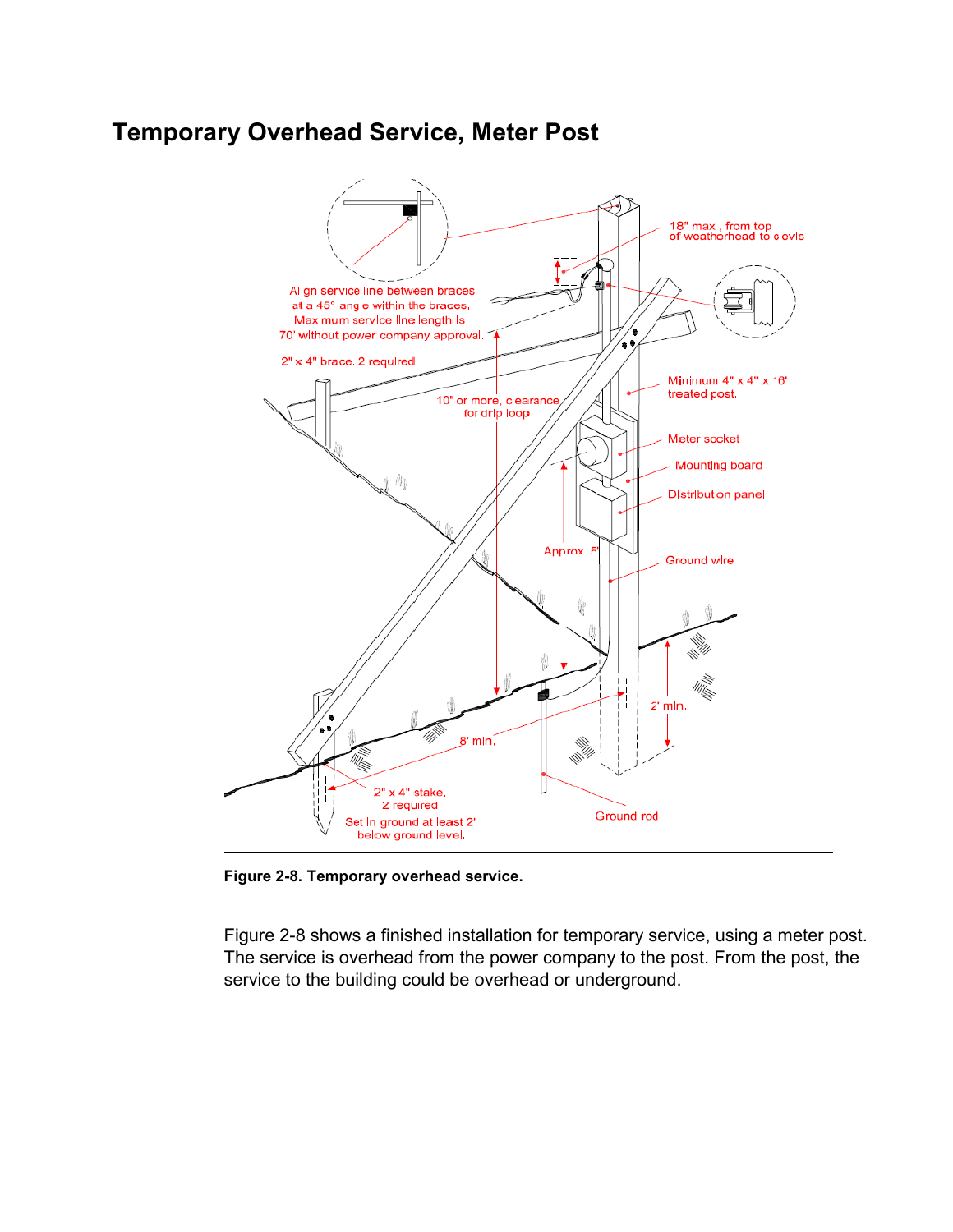# **CHAPTER**

# 3

# **Underground Service**

The cost for underground service depends on the extent of special engineering required. The least complicated and cheapest situation is if a padmount transformer, stubout, or access hole is already on the property. If this is the case, engineering may not be required. The customer simply installs the service entrance equipment, has it inspected, and calls the utility to have service connected.

## **Check List for Installing Underground Service**

#### **CUSTOMER RESPONSIBILITY**

- 1. Contacts the utility to discuss the project, to determine where the service line will originate from and the point of delivery, and to request the service.
- 2. If requested, provides the power company with:
	- Site drawings
	- Load information
	- An easement for permanent equipment owned by the power company and installed on the customer's property
	- Payment for pre-construction costs
- 3. Obtains permits and inspections.
- 4. Contacts City or County Inspector for final Inspection.
- 5. Signs for new electrical service at RP&L Customer Service Office.

#### **UTILITY RESPONSIBILITY**

1. RP&L provides trench for underground (fees may apply).

2. Makes the final connection at the point of delivery. Must be inspected by City or County Inspector.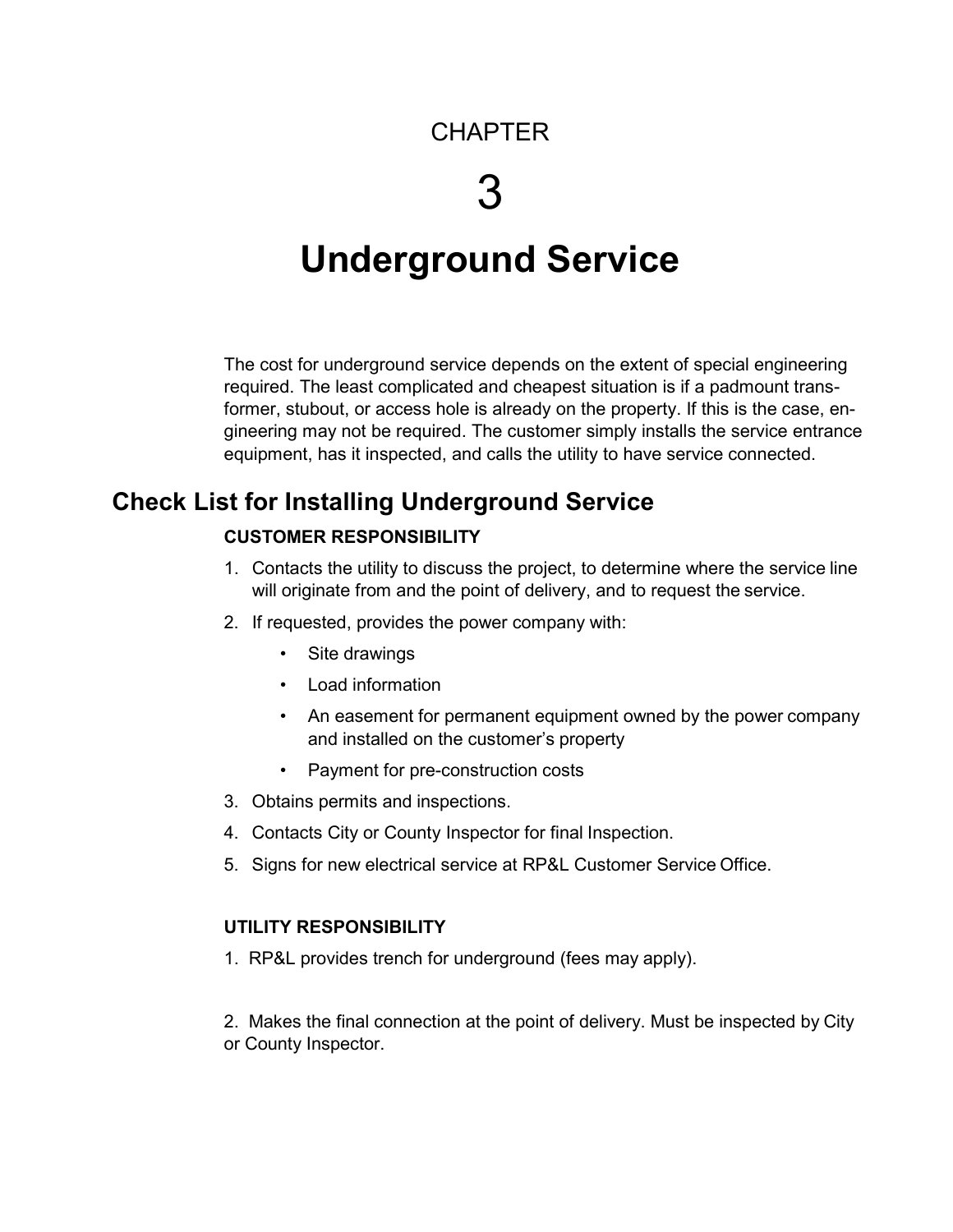## **Locating Underground Utilities**

The customer must call (Call - 411 for Indiana Dig) the underground utilities locating service at least two full working days (48 hours) before trenching or excavating for underground service. One call to the locating service notifies all utilities that locates are required. In some areas, not all utilities are members of the one-call system. In those areas, the customer must contact each utility individually.

Do not begin excavation until the locations of underground wires, cables, and pipes have been marked, or the utilities have informed the customer that they have no facilities in the area.

Any digging within 24 inches of location marks must be done by hand.

The color code for marking underground utilities is:

| Color       | <b>Underground Service</b> |
|-------------|----------------------------|
| Red         | Electric                   |
| Yellow      | Gas, Oil, Steam            |
| Orange      | Telephone, Cable TV        |
| <b>Blue</b> | Water                      |
| Purple      | Reclaimed water            |
| Green       | Sewer                      |
| <b>Pink</b> | Temporary survey marks     |
| White       | Proposed excavation        |

**Table 3-1. Color code for marking underground services.**

#### **Trenching**

Richmond Power & Light digs their own trench for underground services (fees may apply). Contact Richmond Power & Light Engineering (765) 973-7203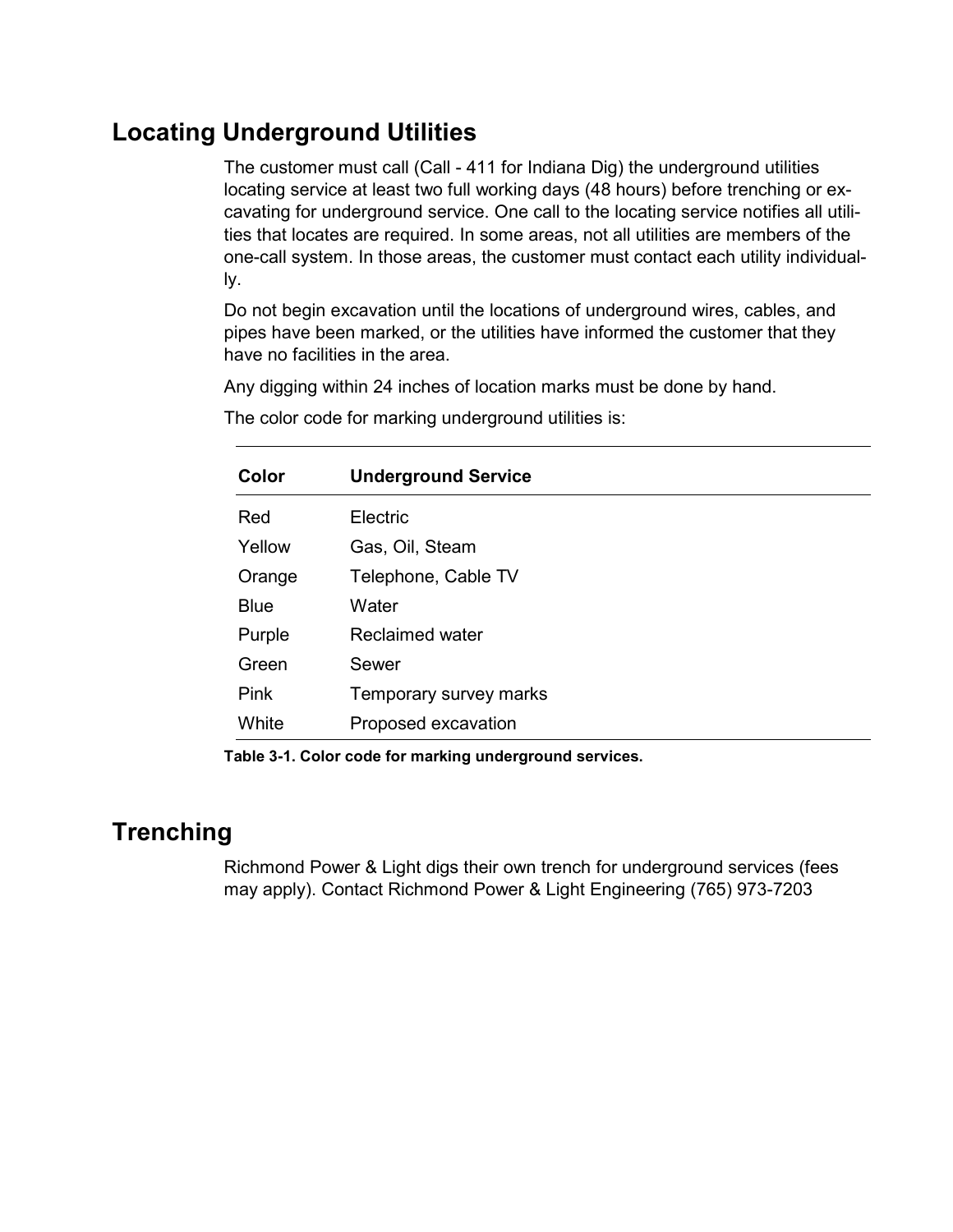## **Underground Service, Surface-Mount Meter**



**Figure 3-4. Underground service to a surface-mount meter.**

Figure 3-4 shows a finished underground installation with the meter on the surface of a house.

The service is underground from the power company to a stubout, handhole, or padmount transformer (off to the left and not shown here). Conductors placed in the trench bring the power to the conduit at the base of the service entrance.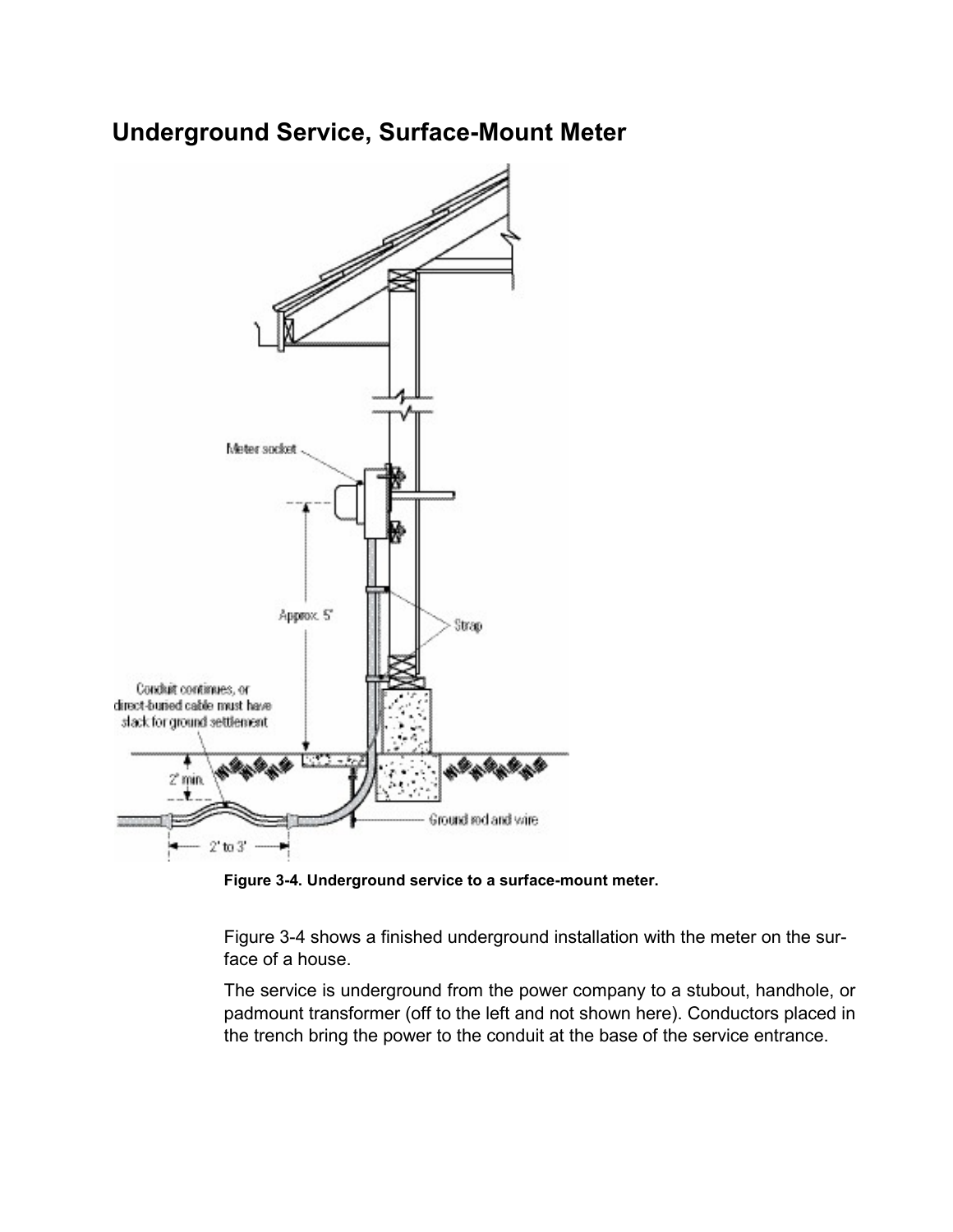## **Underground Service, Flush-Mount Meter**



**Figure 3-5. Underground service to a flush-mount meter.**

Figure 3-5 shows a finished underground installation with the meter mounted flush with the surface of the building. Flush-mount meters are sometimes installed for aesthetic reasons.

The service is underground from the power company to a stubout, handhole, or padmount transformer (off to the left and not shown here). Conductors placed in the trench bring the power to the conduit at the base of the service entrance.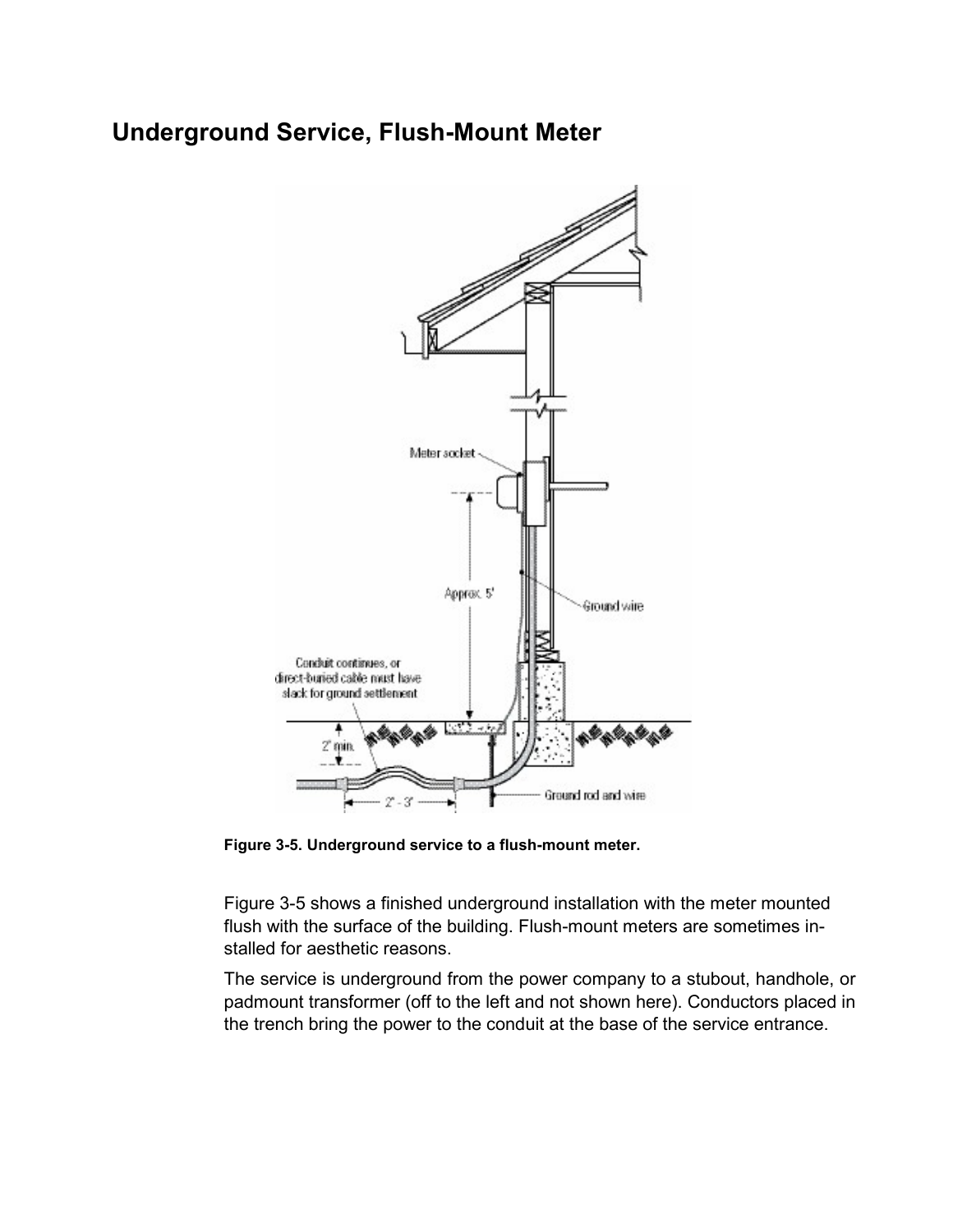#### **Underground Service, Pedestal Meter**



**Figure 3-6. Underground service to a pedestal meter.**

A meter pedestal is a free-standing factory-built structure that supports service equipment for underground service. It is most commonly used with manufactured homes. If a meter pedestal is called for, it is the customer's responsibility to purchase and install it.

Install the meter pedestal between the home and normal public access, and within 30 feet of the home. The pedestal usually contains the disconnect switch required by the NEC.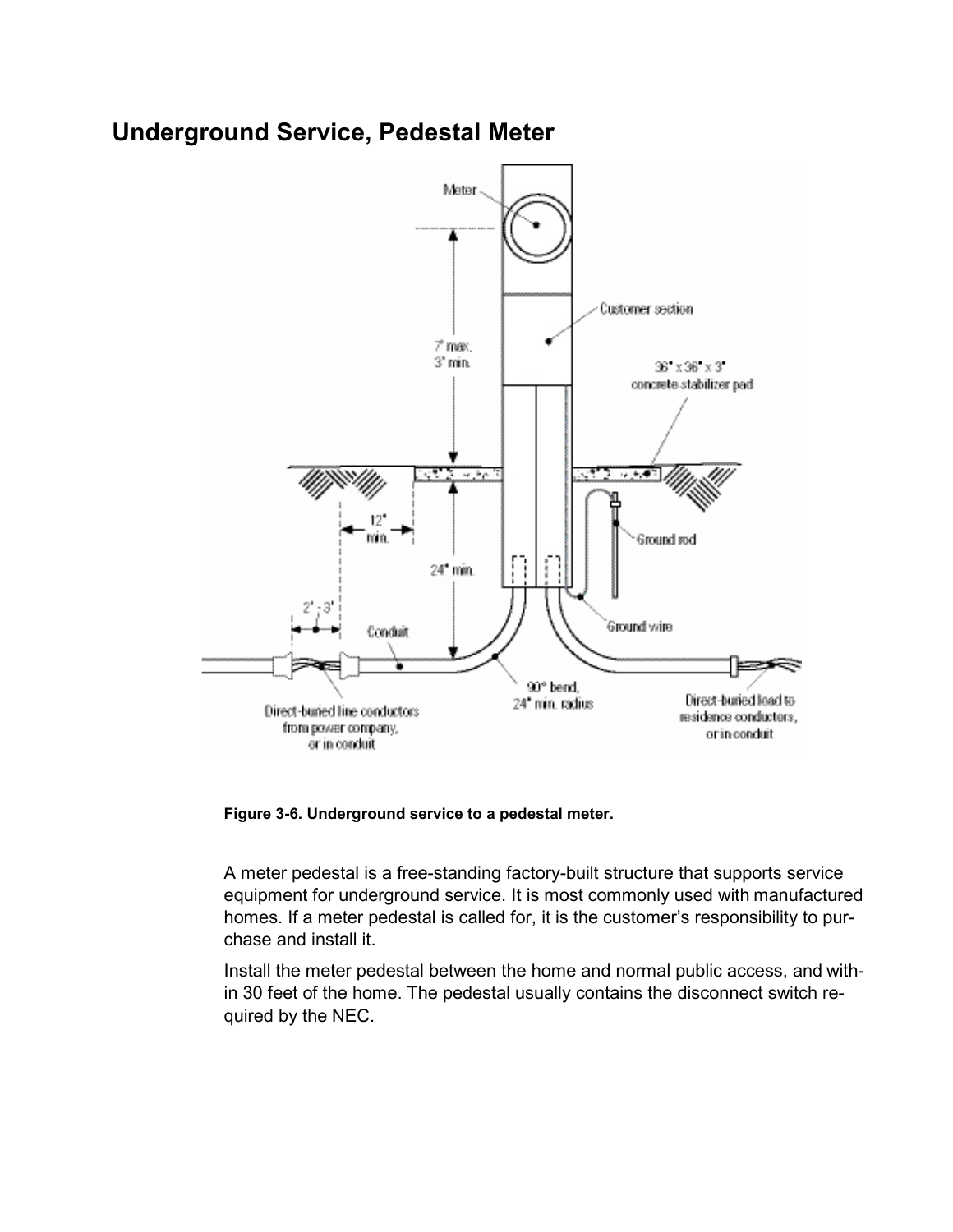

# **Underground Service, Free-Standing Steel-Post**

**Figure 3-7. Underground service to a free-standing steel-post structure.**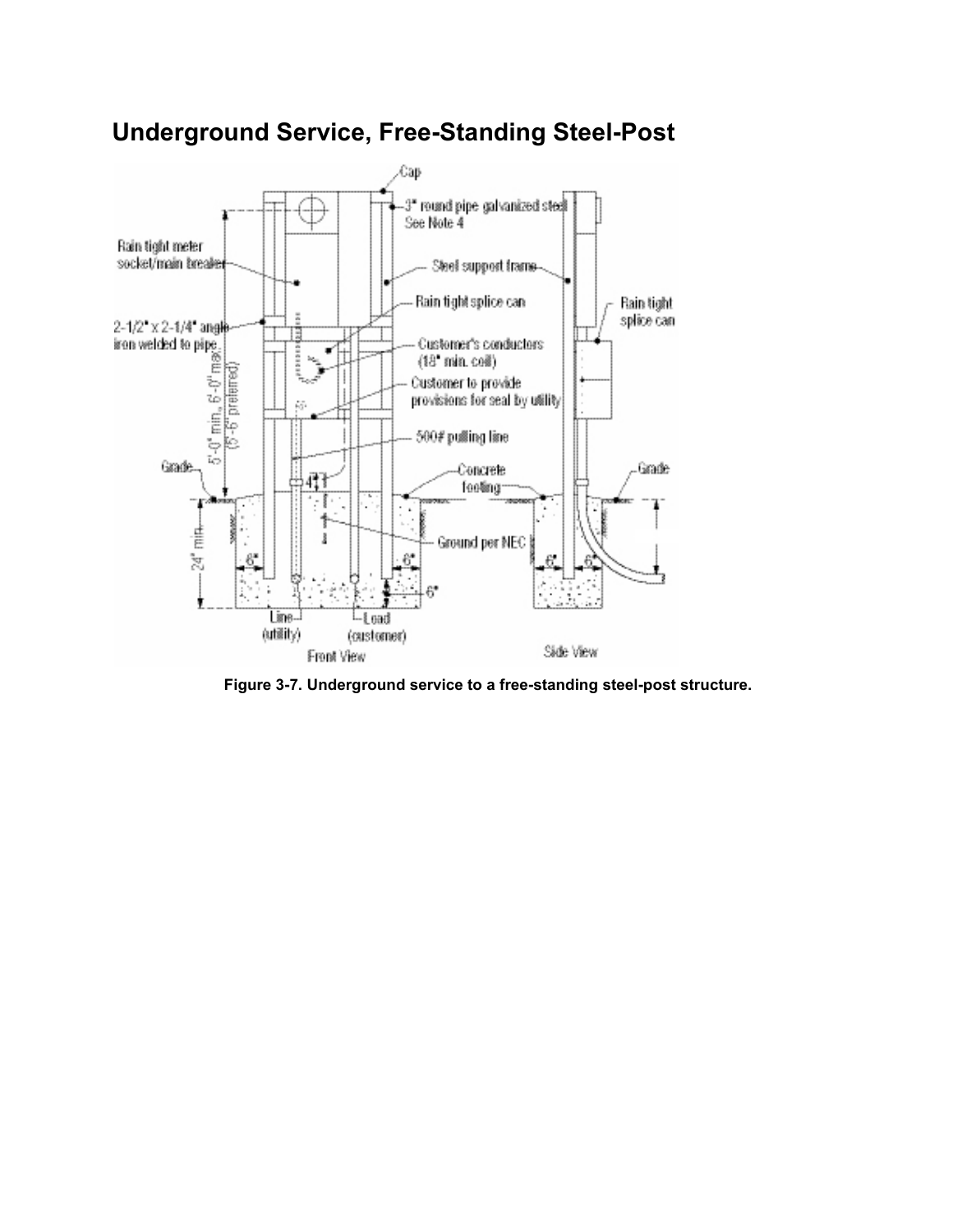#### **Underground Service, Meter Post**

Figure 3-8 shows a finished installation for temporary service, using a meter post. The service is underground from the power company to a stubout, handhole, or padmount transformer. Conductors placed in the trench bring the power to the base of the post. From the post, the service to the building is usually underground, but could be overhead.



**Figure 3-8. Temporary underground service.**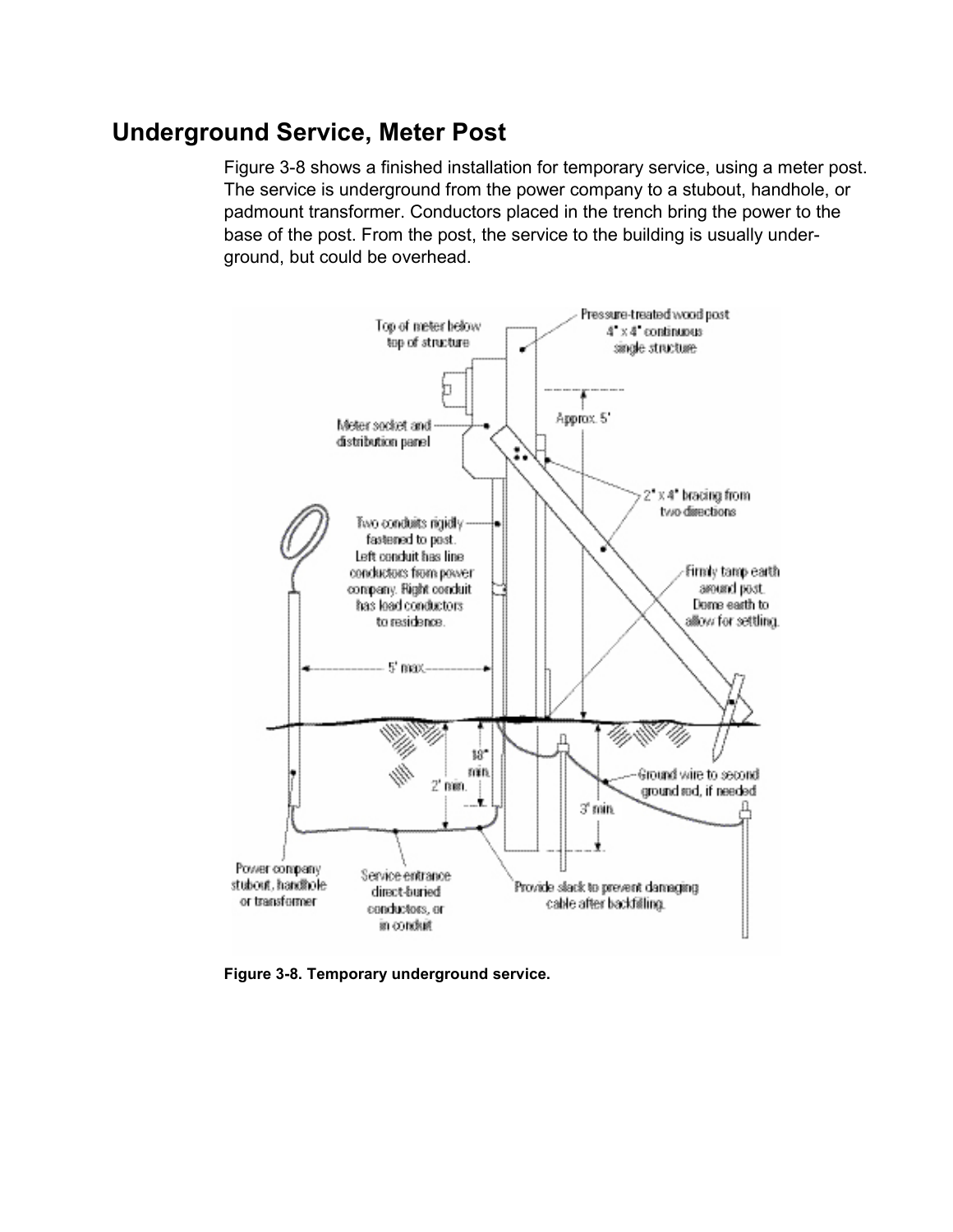#### **Transformer Installations**

The power company is responsible for installing a padmount or submersible (totally underground) transformer at or near the customer's site. Conductors to the primary side of the transformer enter at the left side of the transformer; conductors to the secondary side enter at the right. The trench runs from the right side of the transformer to the customer's building.

The customer is responsible for installing the service conductors in the trench, from the transformer to the building.

#### **Safety Clearances Around Transformers**

Clearances from padmount transformers to structures are measured from the nearest metal portion of the transformer, to the structure or any overhang.

The clearance from a building is 3 feet if the building has non-combustible walls (brick, concrete, steel, or stone), 10 feet if the building has combustible walls (including stucco).



**Figure 3-9. Safety clearances around a padmount transformer.**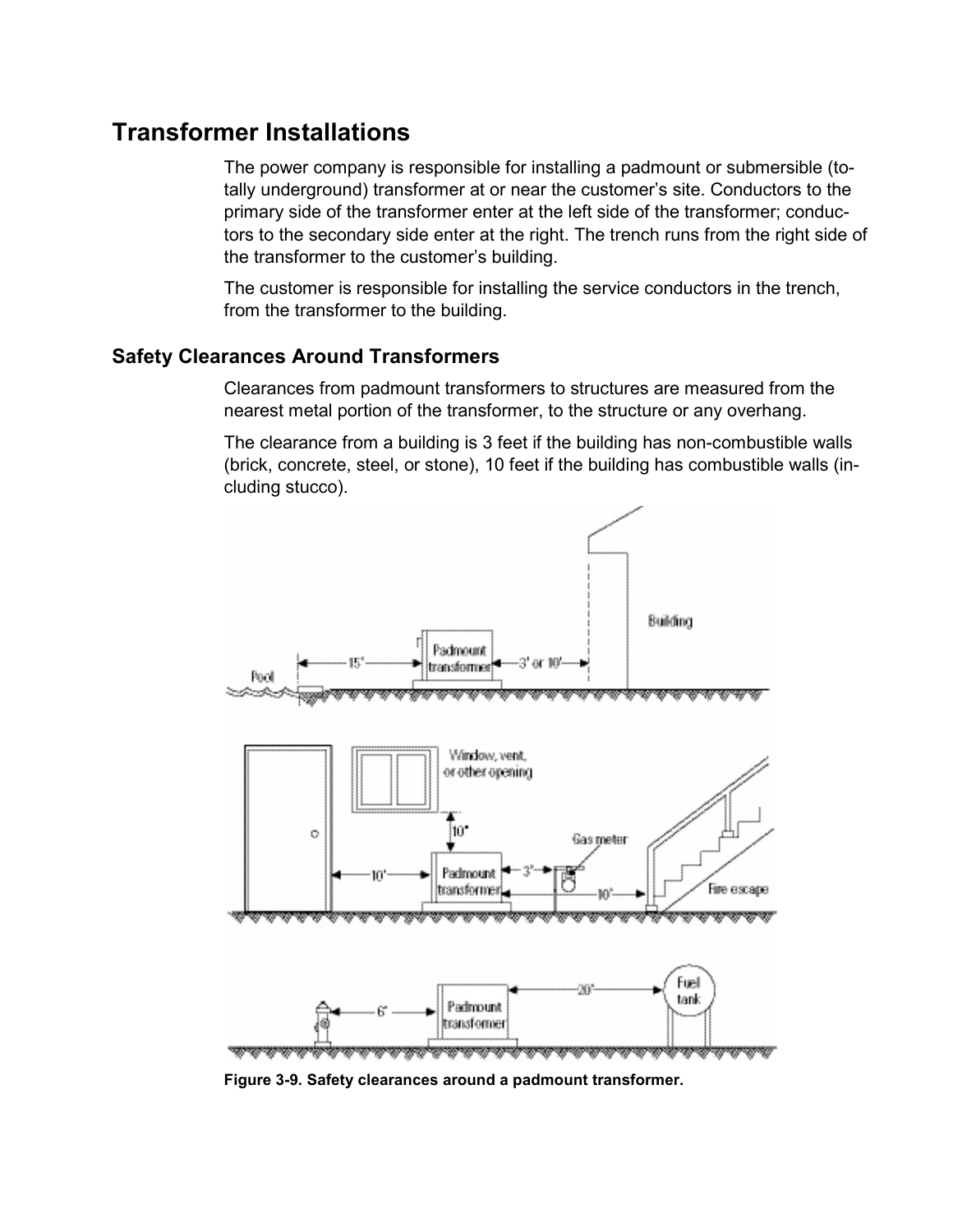#### **Work Clearances Around Transformers**

A minimum clearance of 10 feet of clear, level working space is required in front of a padmount transformer, to allow use of hot sticks.

The clearances shown here apply to any oil-filled electrical equipment.

Landscaping and other obstructions must not encroach on these clearances.



**Figure 3-10. Work clearances around a padmount transformer.**



**Figure 3-11. Work clearances around an underground transformer.**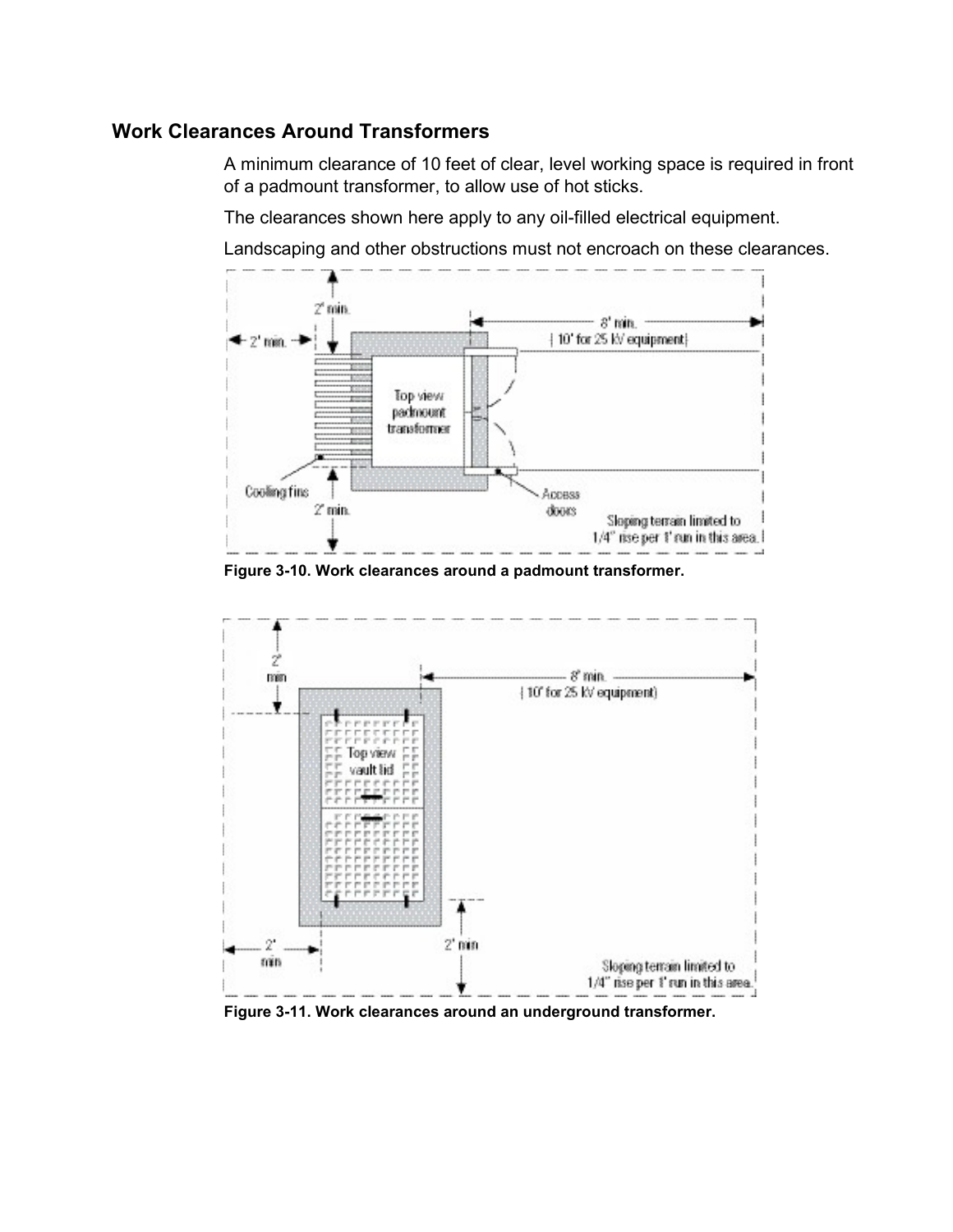#### **Guard Posts**



**Figure 3-12. Equipment guard post.**

It is the customer's responsibility to install and maintain guard posts where power company equipment is exposed to vehicular traffic.

Guard posts are also required where minimum clearances around equipment cannot be met. For example: Guard posts are required where pad mounted devices cannot be given 3 feet clearance from the back and sides of the device, and 10 feet from the front.

If the post is placed in stable soil, surround it with 6 inches of concrete. If the soil is unstable or sand, surround the post with 12 inches of concrete.

If several guard posts are used, locate them no more than 5 feet apart. For extra visibility, paint the posts traffic yellow.

In some situations, a 6-inch diameter post is required, not the 4-inch post illustrated here.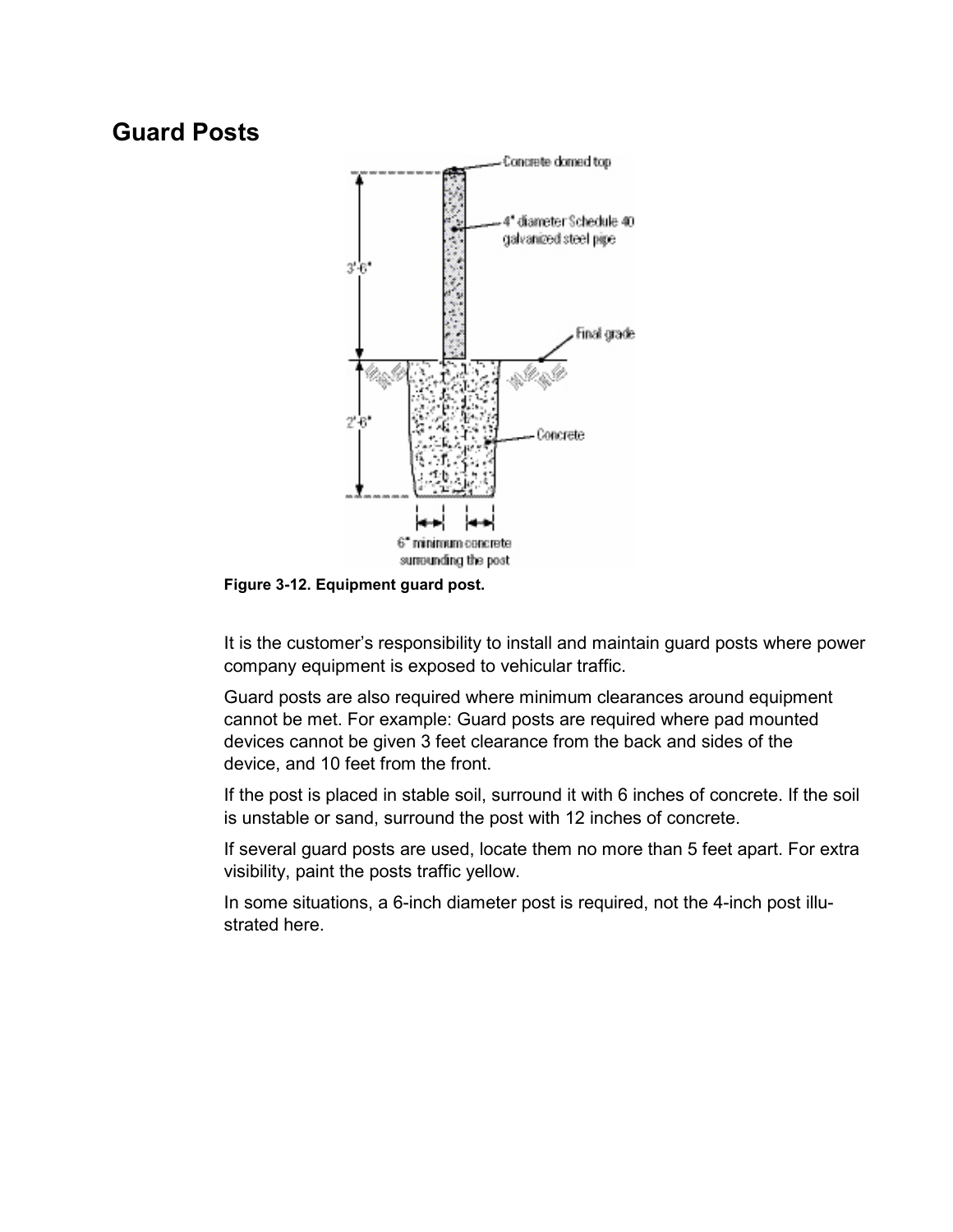## **CHAPTER**

# 5

# **Customer Service**

#### **Customer Service**

Signing up for your electric service is easy! All you have to do is visit our Customer Service Office located at 44 South 8<sup>th</sup> Street. If you are unable to come into our office, we would be glad to fax or e-mail you the necessary forms.

You will need to bring a photo ID, such as your driver's license or other valid U.S. photo identification. In addition, if you are renting a property, please bring in a copy of your lease agreement. **All adults living in the household must be listed on the account.** Signing up for service only takes a minute of your time. If you are signing up via fax or e-mail we ask that you send back a copy of your photo ID and the lease with the application form.

#### **OFFICE HOURS**

The Customer Service Office is open:

7:30 a.m. – 5:00 p.m. Monday through Friday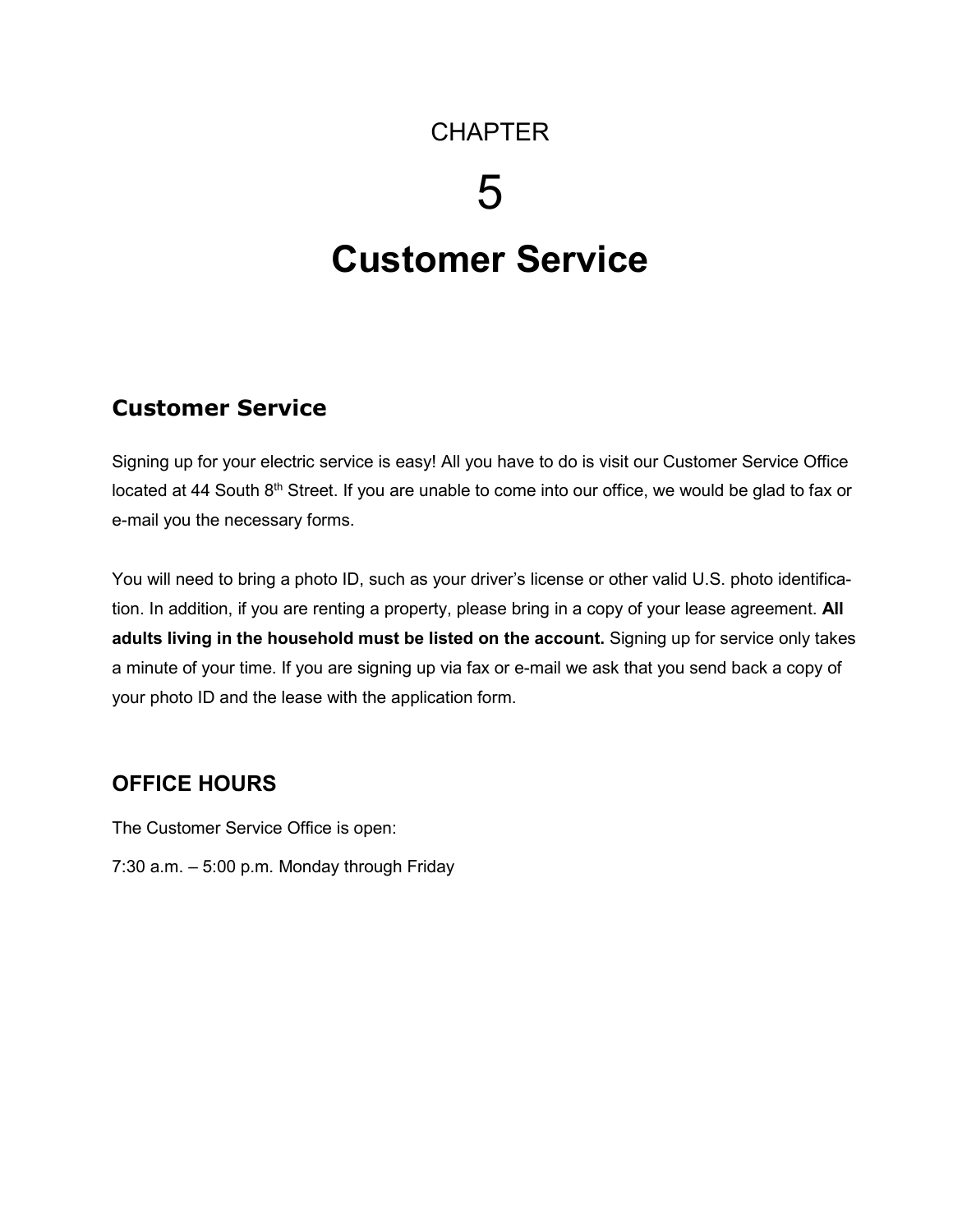#### **RP&L – RESIDENTIAL FAX APPLICATION**



[www.RP-L.com](http://www.rp-l.com/)

P.O. BOX 908 RICHMOND, IN 47375-0908 BUSINESS: 765.973.7200 **FAX: 765.973.7418**

#### **Please email completed form to: Cust.Service@RP-L.com**

Dear Customer,

In order to complete the "Name Change" or the transfer of service as requested, the completion of a service application is needed. This process can either be completed by visiting our office, or by fax or email.

**Please include a copy of your driver's license or picture identification if you choose to fax or email the information to us. In addition, please include a copy of your lease with the property owner's information and signature if you are renting or leasing the property.** 

| The effective date: __________________                                                                                                                                                                                                                              |
|---------------------------------------------------------------------------------------------------------------------------------------------------------------------------------------------------------------------------------------------------------------------|
| If applicable provide address you are moving from and date you request services taken                                                                                                                                                                               |
| out of your name ___________________________                                                                                                                                                                                                                        |
|                                                                                                                                                                                                                                                                     |
| SIGNATURE OF SPOUSE OR ANY/ALL ROOMMATES<br>*Each adult needs to sign and each adult needs to include Photo Identification                                                                                                                                          |
| ***Please indicate if you are the property owner: Owner? Renter? (Please circle correct option)                                                                                                                                                                     |
| RP&L reserves the right to use any data accessible to them in order to verify and validate residency at a specific location. We also reserve the right to run<br>ID verification and/or credit checks on all customers who have signed the application for service. |

Any customer signing the application takes financial responsibility for services rendered and must contact RP&L and provide the necessary documents to be removed from an account if living arrangements change. The account balance must be current for removal of any person from the account.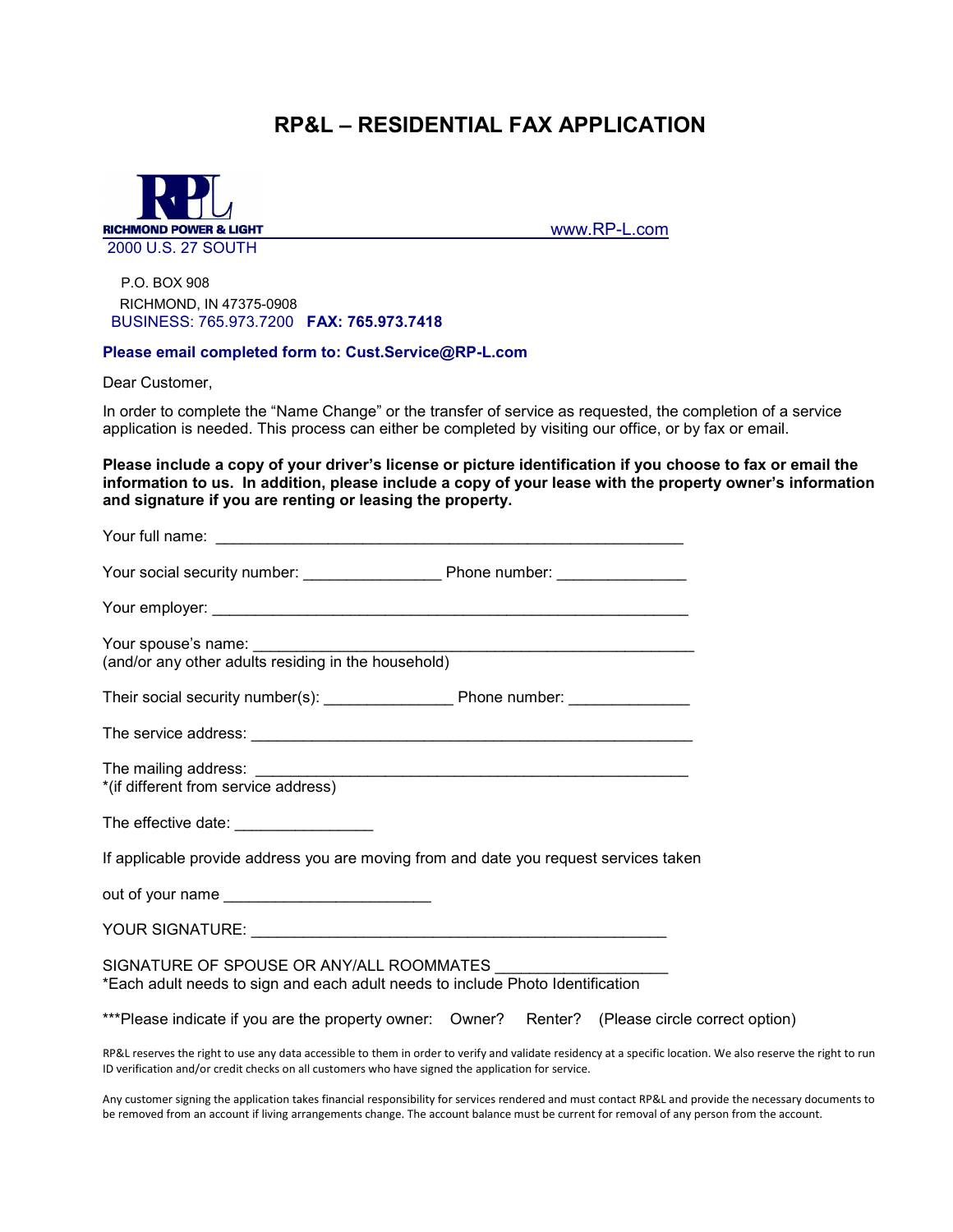#### **DEPOSITS**

#### *Will a deposit be required?*

New residential customers aren't usually asked to make a deposit unless they have had previous service with us and the account credit history requires a deposit be made. However, current customers may be asked to make a deposit if either of the two following situations apply:

- 1. You have an unpaid Richmond Power and Light bill from a previous residence.
- 2. Your service was disconnected due to non-payment.

When a deposit is required, Richmond Power and Light will add all of the electric bills for the past 12 months, then divide that total by 6.

If a deposit is required, we will put the total deposit on an agreement to be paid in 3 monthly installments due with your electric bill each month.

#### *Will my deposit earn interest?*

Yes! If your deposit is held for more than 6 months, you will earn interest at a rate of 1% per year.

#### *Will my deposit be returned?*

In order to have your deposit returned, you need to pay your electric bills in full, and on time, for at least 10 of the last 12 consecutive months with no disconnect notices being issued. Once your payment record meets those guidelines, your deposit plus any interest earned will automatically be refunded to your account.

If you request a disconnection of your service at your current residence, your deposit plus any interest earned will be transferred to your new account, refunded to you, or applied toward your final bill.

#### **PAYING YOUR BILL**

#### *Pay By Mail:*

You can mail us your check or money order, along with the top part of your electric bill, using the return envelope provided. You keep the bottom half of your bill for your records. Make sure you mail your payment in plenty of time for it to reach our offices by the due date. Your payment will be credited to your account on the day it is received by our office.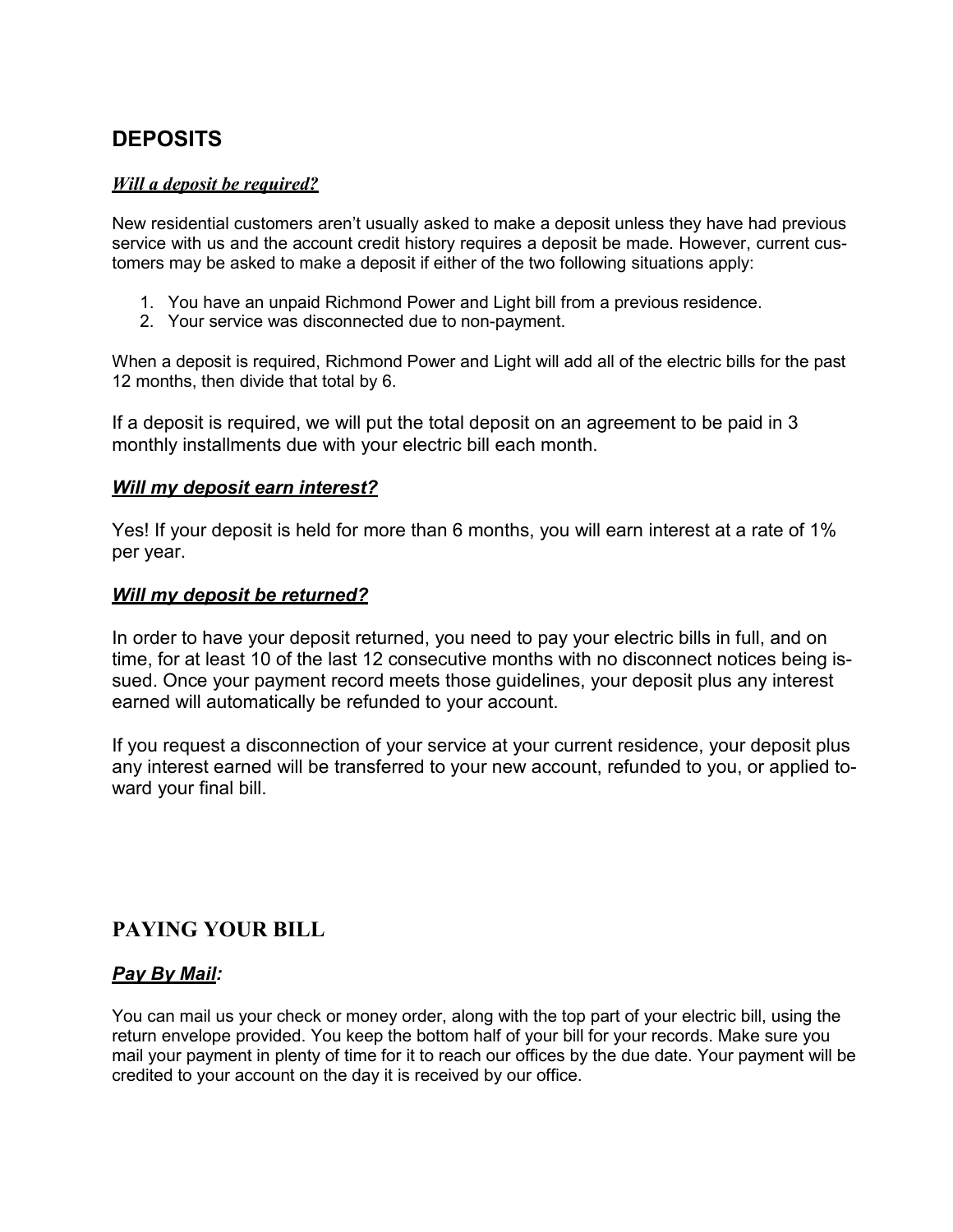#### *Pay by Credit Card:*

Available to residential and small commercial customers. We will accept MasterCard, Visa, and Discover cards in addition to debit cards. Credit card payments will be taken at our Customer Service Office, over the phone, or on-line at [www.RP-L.com](http://www.rp-l.com/)

#### *Pay In Person:*

There is a night depository box at our Customer Service Office for customers to pay their bills when the office is closed. To avoid a penalty and to make sure your account is credited in a timely manner, we suggest that if you pay your bill at one of the local businesses, that you do so five days prior to the due date as your account will not be credited until we receive your payment at our Customer Service Office.

#### *Pay at our Customer Service Office:*

There are two ways for you to pay your bill at our Customer Service Office, which is located at 44 South  $8<sup>th</sup>$  Street. You can make your payment inside at the cashier window, or you can use the drive-up window, which is located to the rear of the building.

#### **PARTIAL PAYMENTS/PAYMENT AGREEMENTS**

Payments that are made with a disconnect notice or on an account that has a disconnect notice should only be made at the Richmond Power and Light office and not at any other local business to ensure that is it posted when received.

If you write a check for your bill, and the check does not clear the bank, a \$20.00 return check charge will be added to your bill. If your check does not clear the bank, you will have 10 days to pick up the check at our Customer Service Office, and the full amount of your check plus the \$20.00 returned check charge must be paid in cash, cashier's check, money order, credit card, or e-check at that time. If you are on a payment agreement and your check is returned, your payment agreement could be broken, and the entire balance would need to be paid.

You will have at least 17 days to pay your regular current monthly bill from the date it is mailed. After the due date, a penalty of 3% of the balance is charged. You will receive a reminder notice if your bill is not paid by the due date giving you approximately 15 days to make the payment current. If you have a balance that becomes 30 days past due, you will receive a disconnect notice.

If you receive a disconnect notice, please contact our Customer Service Office to see if you are eligible for a payment agreement. Our customer service representatives will be glad to work with you. However, if a customer makes only a partial payment, sends in a promissory note, or makes no contact with us concerning a delinquent bill, we have no alternative but to disconnect the electric services.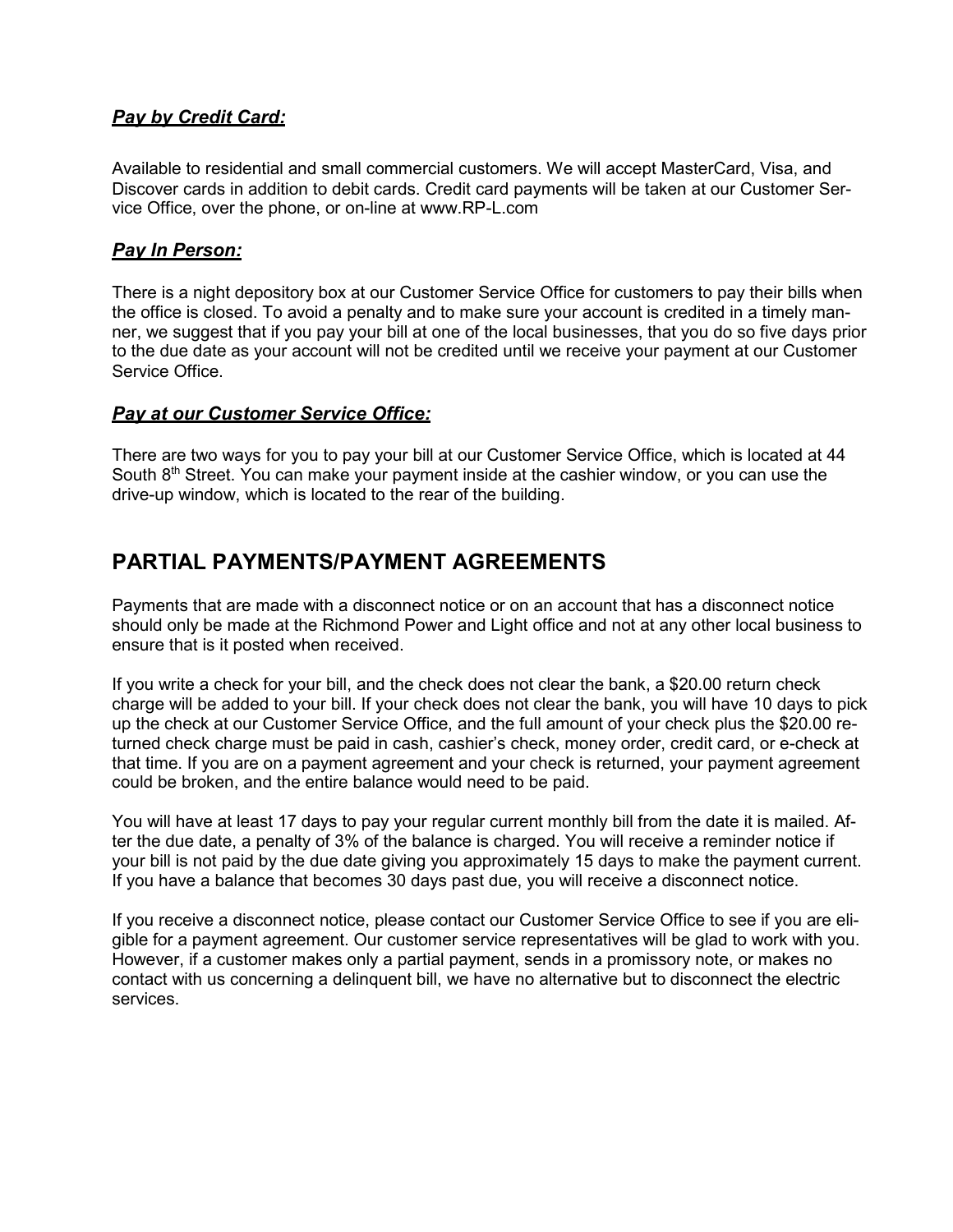#### **COMMUNITY ASSISTANCE PROGRAMS:**

There are programs designated each year in Indiana to assist households. If you need help you can contact the following agencies for information on getting assistance:

Community Action of East Central Indiana 201 East Main Street Richmond, Indiana 966-7733

Wayne Township Trustees Office County Administration Building Richmond, Indiana 973-9392

#### **RP&L FEES**

| Dishonored Check Charge                                                             | \$20.00                           |  |
|-------------------------------------------------------------------------------------|-----------------------------------|--|
| Reconnect after Disconnect for Non Payment<br>At Meter if paid by 4:30 p.m. \$30.00 |                                   |  |
| At Pole if paid by 2:00 p.m.                                                        | \$50.00                           |  |
| Above after hours                                                                   | \$70.00                           |  |
| Meter Test                                                                          | \$35.00                           |  |
| Service Call Labor                                                                  | \$40.00 per hour (1 hour minimum) |  |
| Meter Tampering Charges                                                             |                                   |  |
| Labor                                                                               | \$50.00 per hour (1 hour minimum) |  |
| Material                                                                            | As needed                         |  |
| Electric Usage                                                                      | Estimated at appropriate rate     |  |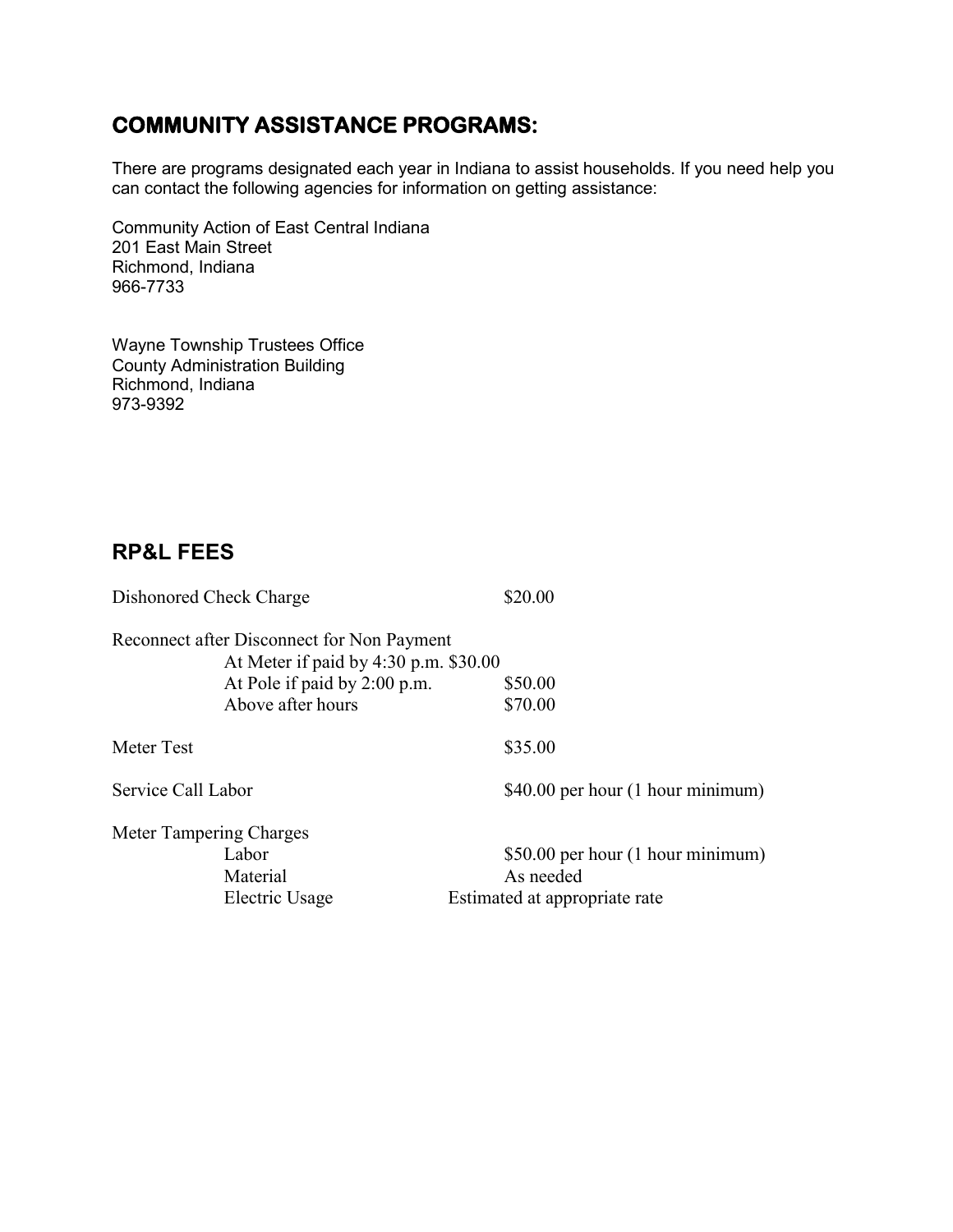#### **Glossary of Metering Terms**

**ANSI –** American National Standards Institute. An independent administrator and coordinator of voluntary industry standards.

**bypass –** A device which shunts current around the socket, so the meter can be removed without interrupting service.

**clearance –** There are two, quite different meanings for "clearance." One meaning is: A specified minimum distance between two objects to assure adequate space for safety, security, or access. The other meaning is: An agreement between a foreman and the system operator, for permission. When describing new electric services, "clearance" has the first meaning – the distance between two objects.

**common ground point –** The point where the grounding electrode connects to the equipment-grounding conductor and/or the circuit-grounding conductor.

**conduit –** A pipe with a smooth interior surface for easy drawing-in of electrical conductors. Conduit may be metallic or non-metallic.

**corrosion inhibiter –** An electrical joint compound used to retard oxidation at electrical connections.

**current transformer –** A transformer whose secondary current is a precise fraction of its primary current. Using current transformers, high-current circuits can be measured with conventional meters. Abbreviation: CT.

**demand –** The average rate at which energy (kilowatt hours) is consumed during a specified interval of time.

**direct-buried cable –** Cable which may be installed in the ground without the protection of a conduit.

**direct-connect meter –** A meter which carries full load current and connects across full line voltage. Also called a self-contained meter.

**drip loop –** A downward loop in the customer's conductors, near where the customer's conductors attach to the power company's overhead conductors, to prevent water from entering the service mast at the weatherhead.

**fault –** A partial or total failure of insulation which causes a short circuit between conductors, or between a conductor and ground, causing an abnormal current to flow. Also, a failure (break) in a conductor which causes an open circuit.

**fault current –** A current which flows between conductors, or between a conductor and ground, due to an abnormal connection between the two. A fault current flowing to ground may be called a ground fault current.

**guy –** A cable or brace that supports a mast or pole.

**high leg –** In a four-wire delta service, the phase with a voltage higher than the other two phases. Also called wild leg, delta leg.

**instrument transformer –** A transformer which delivers as its output, a precise fraction of the input line current or line voltage. Instrument transformers allow standard meters to measure high currents and voltages.

**instrument-rated meter –** A meter used in conjunction with instrument transfor-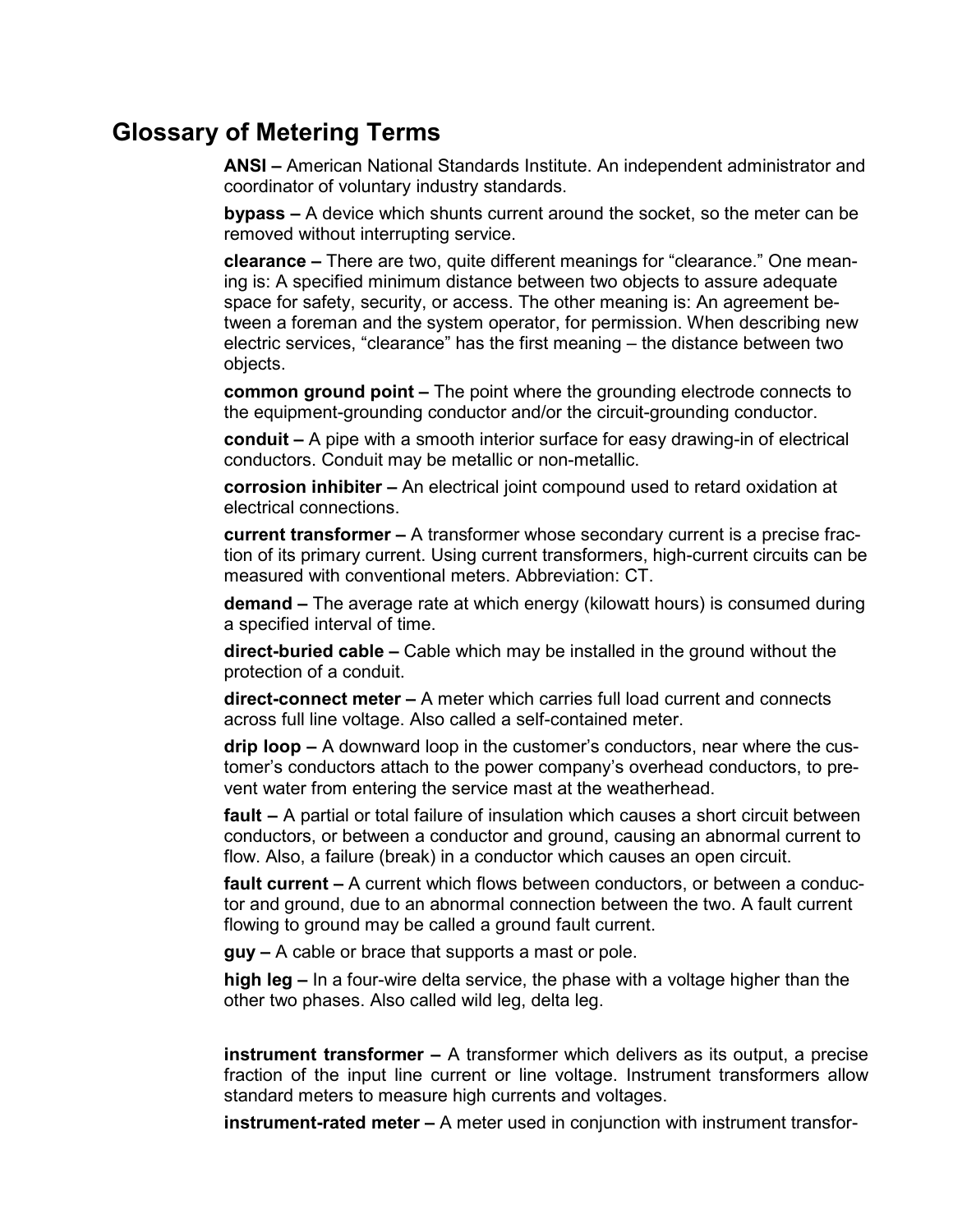mers, to measure high-voltage or high-current services. Also called a transformer-rated meter.

**line conductor –** A service conductor installed by the electric utility, to the meter.

**load conductor –** A service conductor to the customer's load, after the meter.

**manual link bypass –** Provision for manually installing conductive links between the line and load terminals in the meter socket. These links maintain electrical service to the customer when the meter is removed. Also called manual circuitclosing block.

**manufactured home –** A factory-assembled structure built on a permanent chassis, transportable in one or more sections, and designed to be used as a dwelling with a permanent foundation. Also called a modular home. New electric service to a manufactured home has the same requirements as installing new service to a permanent single-family residence.

**meter jaw –** A spring-loaded receptacle inside a meter socket which captures the terminals (blades) of a meter and connects the meter terminals to the service conductors.

**meter pedestal –** A factory-built assembly containing a meter socket and disconnect switches.

**meter ring –** A metal ring which secures the meter to the meter socket, which can be sealed by the electric utility to prevent tampering with the meter.

**meter socket –** The mounting device consisting of meter jaws, connectors, and enclosure for receiving a socket-type meter.

**mobile home –** A factory-assembled structure built on a permanent chassis, transportable in one or more sections, and designed to be used as a dwelling without a permanent foundation. Overhead service to a mobile home is provided by a meter pole. Underground service to a mobile home is provided by a meter pedestal.

**NEC –** National Electrical Code. National regulations for the installation of electrical equipment inside buildings. Published by the National Fire Protection Association. NEC rules apply to equipment on the customer's side of the point of delivery.

**NEMA –** National Electrical Manufacturers Association. A trade association which publishes standards for manufacturers of electrical equipment, including enclosures and racks.

**NESC –** National Electrical Safety Code. National regulations for the installation, operation, and maintenance of electric supply and communication lines. Published by Institute of Electrical and Electronics Engineers. NESC rules apply to equipment on the electric utility's side of the point of delivery.

**neutral –** The grounded conductor in a single-phase three-wire, or three-phase four-wire system.

**point of attachment –** The point at which the utility's service conductors are mechanically attached to the customer's premises. For overhead services, the point of attachment is usually an insulated clevis.

**point of delivery –** The point where the utility's service line makes the electrical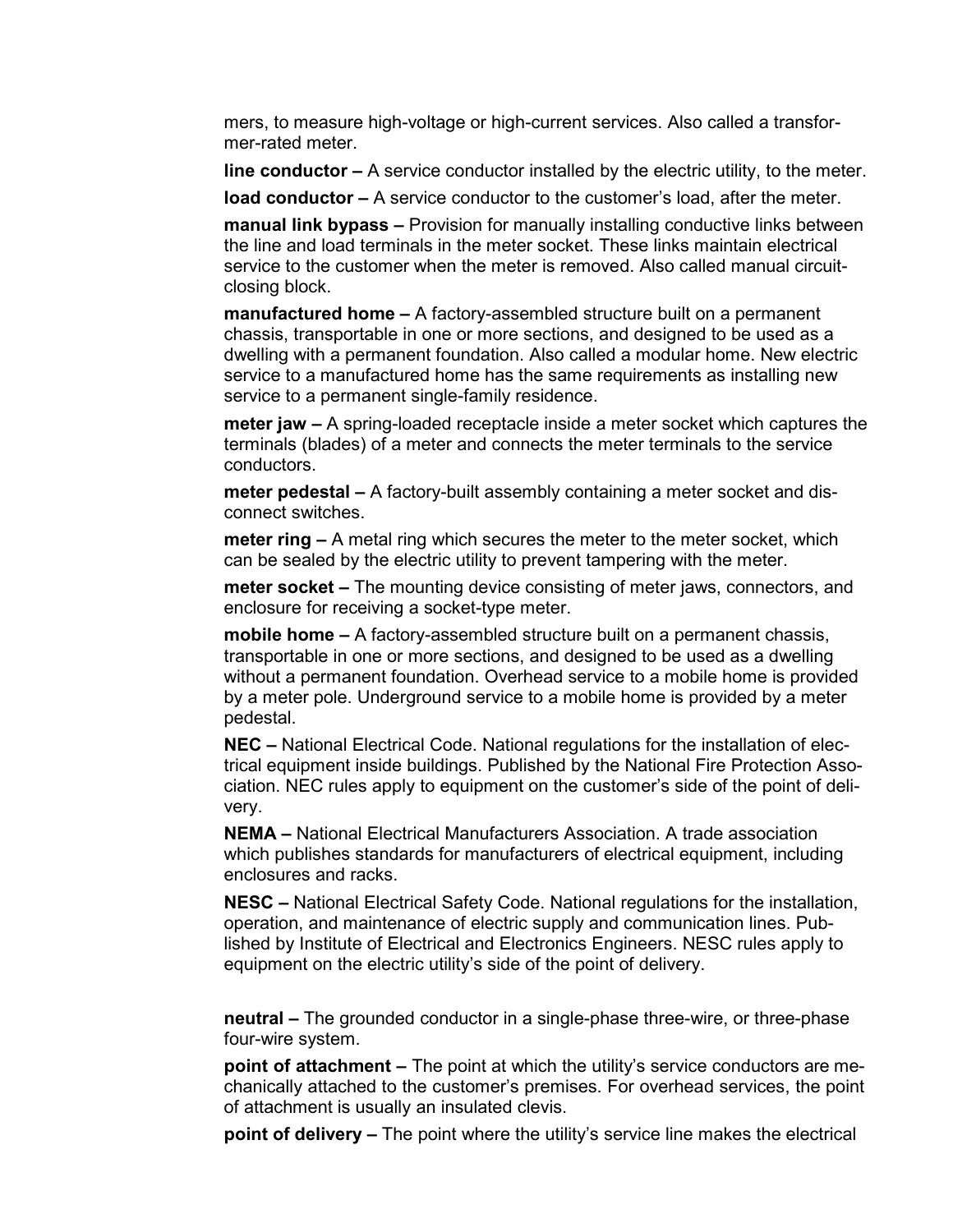connection to the customer's wires. For overhead services, the point of delivery is the splice between the utility's and the customer's conductors. For underground services, the point of delivery is the secondary lugs of the distribution transformer, or the service stubout, or the secondary hand hole – if the utility's existing service is on the customer's property. If the utility's existing service is not on the customer's property, the point of delivery is the customer's property line. The utility determines the point of delivery based, in part, on convenient access to existing service.

**power factor –** Technically, the cosine of the phase angle between the circuit voltage and current waveforms. Since phase angles are difficult to measure, power factor is usually derived by measuring power or impedance. Power factor is the ratio of active power to apparent power (watts divided by volt-amperes). Power factor has no units, but is commonly expressed as a percentage. For example, if active power is 96 kW and apparent power is 100 kW, the power factor is 96%.

**primary voltage –** The voltage at which electricity is delivered from substations to distribution transformers. Primary voltage is greater than 600 volts.

**raceway –** An enclosed channel for holding wires or cables. If designated for line conductors, the raceway must be sealable. The intermixing of line and load conductors in the same raceway is not permitted.

**seal –** A locking device to secure a meter or other service equipment.

**secondary voltage –** The voltage at which electricity is delivered from distribution transformers to customers. Secondary voltage is less than 600 volts.

**select backfill –** Soil or sand free from sharp objects, rocks, scrap building material, and corrosive material.

**self-contained meter –** A meter which carries full load current and connects directly across full line voltage. Also called a direct-connect meter.

**service drop –** For overhead service, the power company's service line between the distribution transformer and the point of delivery.

**service line –** Conductors from the distribution transformer to the customer's point of delivery. See service drop, service lateral.

**service entrance equipment –** The service equipment which is supplied by the customer: conduit, conductors, mast, weatherhead, meter base, enclosures, disconnects, and panels.

**service lateral –** For underground service, the service line between the distribution transformer and the point of delivery.

**service mast –** For overhead service, the conduit rising above the meter to provide mechanical protection to the customer's conductors and to support the service drop from the power company.

**socket –** The mounting device for socket meters. Includes spring-loaded meter jaws, connectors for line and load conductors, and an enclosure.

**temporary service –** Electric service during the construction phase of a project.

**test switch –** A device used to isolate connections to a meter from its instrument transformers.

**transformer-rated meter –** A meter used in conjunction with instrument trans-